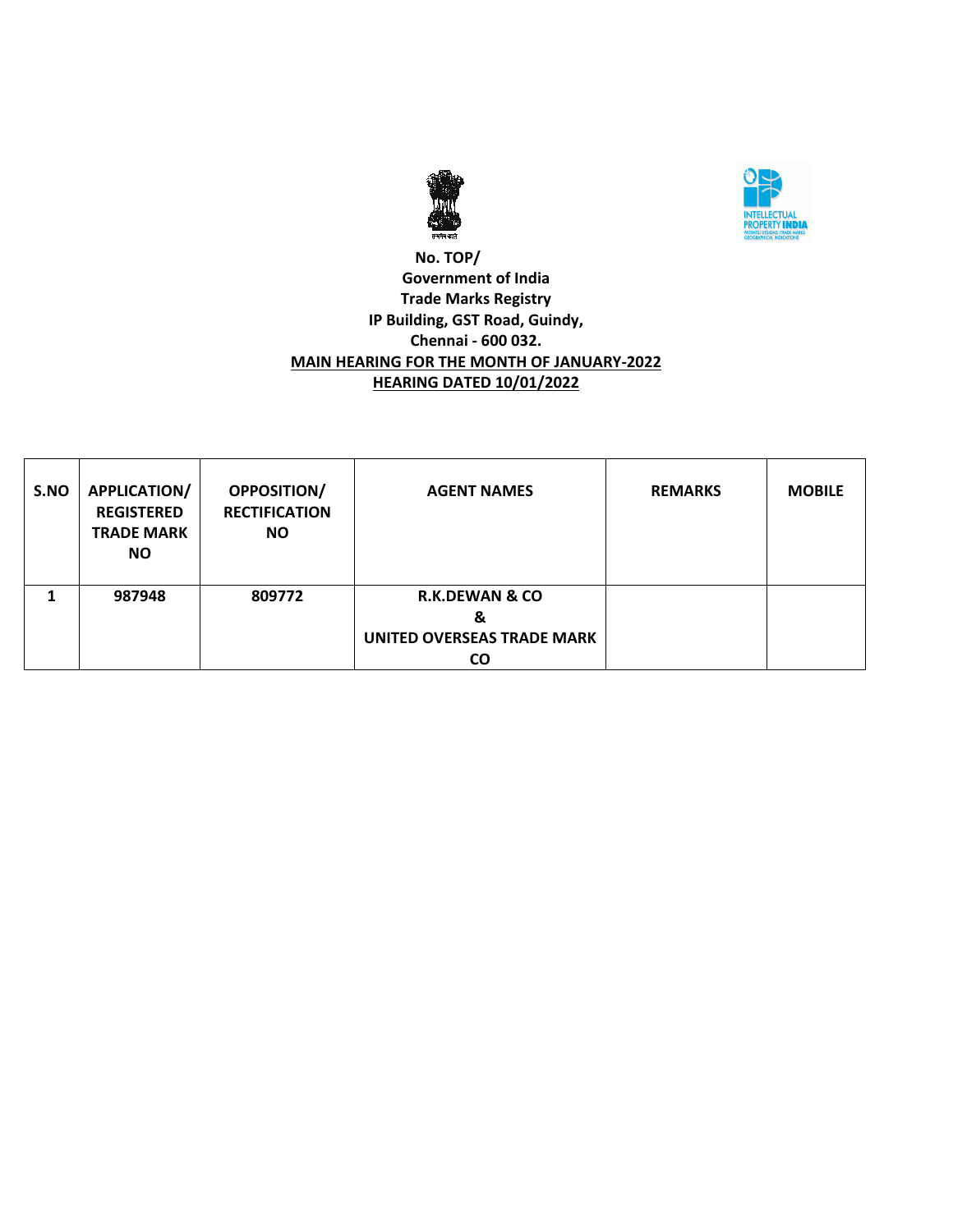



#### **No. TOP/ Government of India Trade Marks Registry IP Building, GST Road, Guindy, Chennai - 600 032.**

### **OPPOSITION HEARING (TM-5-DELAY, TM-6 DELAY, RULE 45(1) DELAY, RULE 45(1) NOT FILED, RULE 46(1) DELAY, RULE 46(1) NOT FILED & REVIEW PETITION FOR THE MONTH OF JANUARY -2022 HEARING DATED 10/01/2022**

| S.NO           | APPLICATION/<br><b>REGISTERED</b><br><b>TRADE MARK</b><br><b>NO</b> | OPPOSITION/<br><b>RECTIFICATION</b><br><b>NO</b> | <b>AGENT NAMES</b>               | <b>REMARKS</b> | <b>MOBILE</b> |
|----------------|---------------------------------------------------------------------|--------------------------------------------------|----------------------------------|----------------|---------------|
| 1              | 3618915                                                             | 936505                                           | RAJASEKHAR GOPALAJOSYULA         |                |               |
|                |                                                                     |                                                  | &                                |                |               |
|                |                                                                     |                                                  | <b>DEPENNING &amp; DEPENNING</b> |                |               |
| $\overline{2}$ | 3652227                                                             | 914725                                           | <b>VANCHINATHAN</b>              |                |               |
|                |                                                                     |                                                  | &                                |                |               |
|                |                                                                     |                                                  | <b>UNIMARKS LEGAL SOLUTIONS</b>  |                |               |
| 3              | 3691096                                                             | 929518                                           | <b>VIJAYAKUMAR</b>               |                |               |
|                |                                                                     |                                                  | &                                |                |               |
|                |                                                                     |                                                  | <b>R.K.DEWAN &amp; CO</b>        |                |               |
| 4              | 3618919                                                             | 936506                                           | RAJASEKHAR GOPALAJOSYULA         |                |               |
|                |                                                                     |                                                  | &                                |                |               |
|                |                                                                     |                                                  | <b>DEPENNING &amp; DEPENNING</b> |                |               |
| 5              | 2494513                                                             | 935992                                           | A.ARIVAZHAGAN                    |                |               |
|                |                                                                     |                                                  | &                                |                |               |
|                |                                                                     |                                                  | <b>W.S.KANE &amp; CO</b>         |                |               |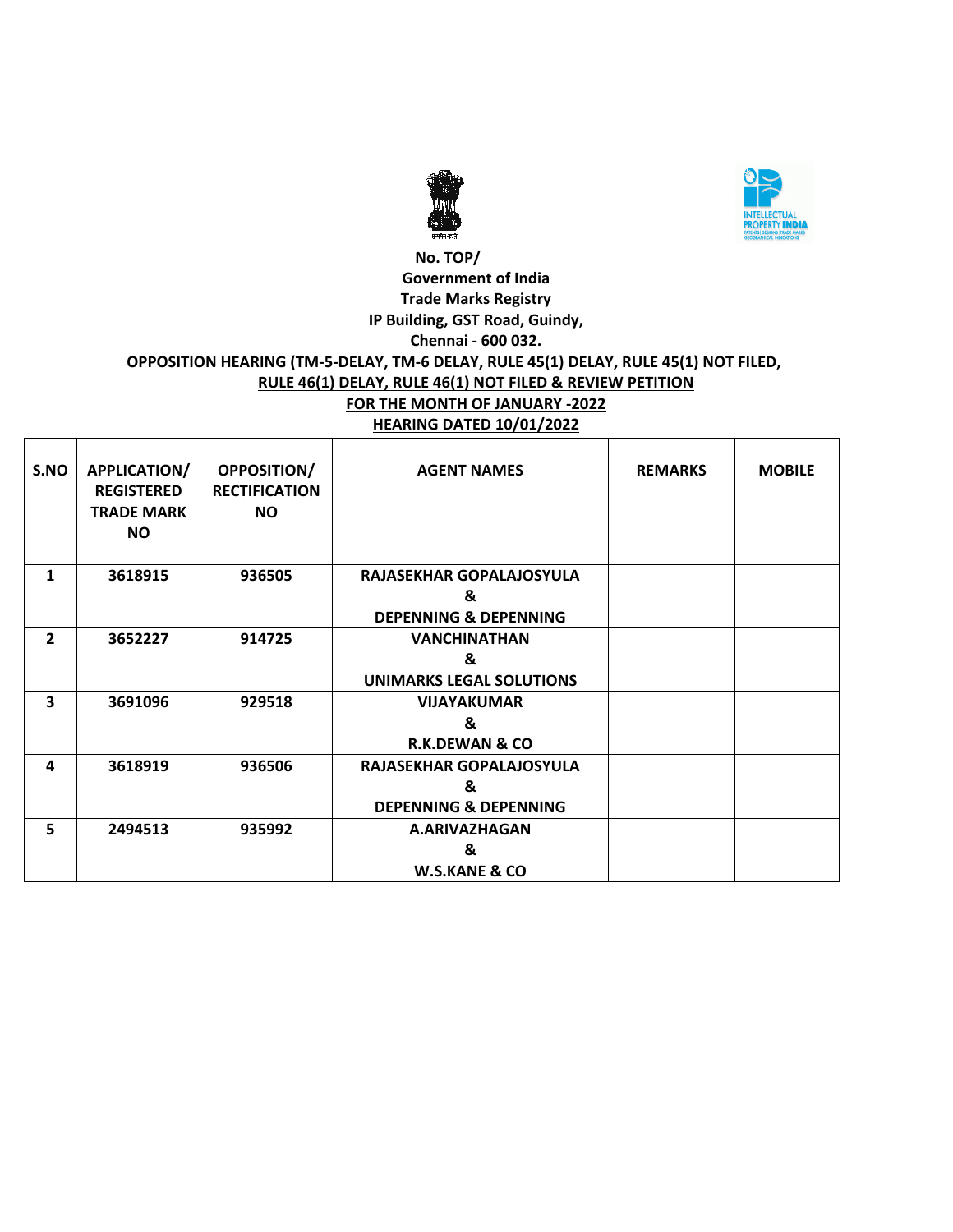| S.NO           | <b>APPLICATION/</b><br><b>REGISTERED</b><br><b>TRADE MARK</b><br><b>NO</b> | <b>OPPOSITION</b><br><b>NO</b> | <b>AGENT NAMES</b>                                                                                    | <b>REMARKS</b> | <b>MOBILE</b> |
|----------------|----------------------------------------------------------------------------|--------------------------------|-------------------------------------------------------------------------------------------------------|----------------|---------------|
| 6              | 3044682                                                                    | 961659                         | <b>C.VENKATASUBRAMANIAM</b><br>&<br><b>BACHAN LEGAL CONSULTANTS</b><br><b>PRIVATE LIMITED</b>         |                |               |
| $\overline{7}$ | 3960923                                                                    | 981545                         | <b>BONAFIDE INTELLECTUAL</b><br><b>PROPERTY SOLUTIONS</b><br>&<br><b>JOHN MATHEW &amp; ASSOCIATES</b> |                |               |
| 8              | 2833980                                                                    | 986100                         | <b>LAKSHMIKUMARAN &amp;</b><br><b>SRIDHARAN</b><br>&<br><b>H K ACHARYA AND</b><br><b>COMPANY</b>      |                |               |
| 9              | 2833980                                                                    | 986099                         | <b>LAKSHMIKUMARAN &amp;</b><br><b>SRIDHARAN</b><br>&<br><b>H K ACHARYA AND</b><br><b>COMPANY</b>      |                |               |
| 10             | 2833981                                                                    | 986098                         | <b>LAKSHMIKUMARAN &amp;</b><br><b>SRIDHARAN</b><br>&<br><b>H K ACHARYA AND</b><br><b>COMPANY</b>      |                |               |
| 11             | 2833981                                                                    | 986097                         | <b>LAKSHMIKUMARAN &amp;</b><br><b>SRIDHARAN</b><br>&<br><b>H K ACHARYA AND</b><br><b>COMPANY</b>      |                |               |
| 12             | 2798984                                                                    | 898961                         | <b>PRG ASSOCIATES</b><br>&<br><b>BANSAL &amp; COMPANY</b>                                             |                |               |
| 13             | 2616567                                                                    | 965533                         | <b>ASHOK RAM KUMAR</b><br>&<br><b>DELHI REGISTRATION</b><br><b>SERVICE</b>                            |                |               |
| 14             | 3681688                                                                    | 933011                         | <b>RAO &amp; RAO</b><br>&<br><b>PANACEA BIOTEC LTD</b>                                                |                |               |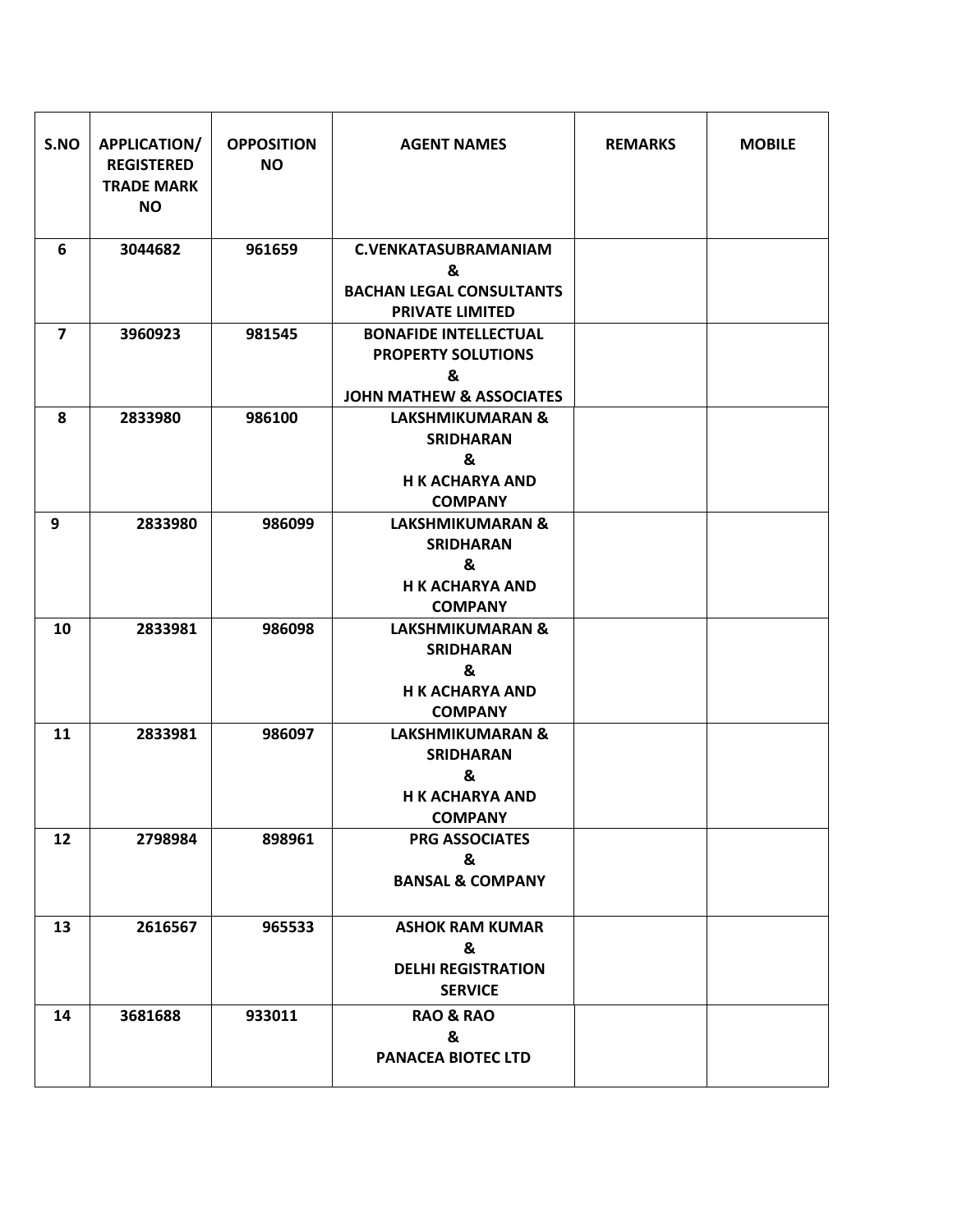



### **No. TOP/ Government of India Trade Marks Registry IP Building, GST Road, Guindy, Chennai - 600 032. MAIN HEARING FOR THE MONTH OF JANUARY-2022 HEARING DATED 11/01/2022**

| S.NO | <b>APPLICATION/</b><br><b>REGISTERED</b><br><b>TRADE MARK</b><br><b>NO</b> | <b>OPPOSITION/</b><br><b>RECTIFICATION</b><br><b>NO</b> | <b>AGENT NAMES</b>                                            | <b>REMARKS</b> | <b>MOBILE</b> |
|------|----------------------------------------------------------------------------|---------------------------------------------------------|---------------------------------------------------------------|----------------|---------------|
|      | 1305126                                                                    | 713077                                                  | <b>C.VENKATASUBRAMANIAM</b><br>&<br><b>R.K.DEWAN &amp; CO</b> |                |               |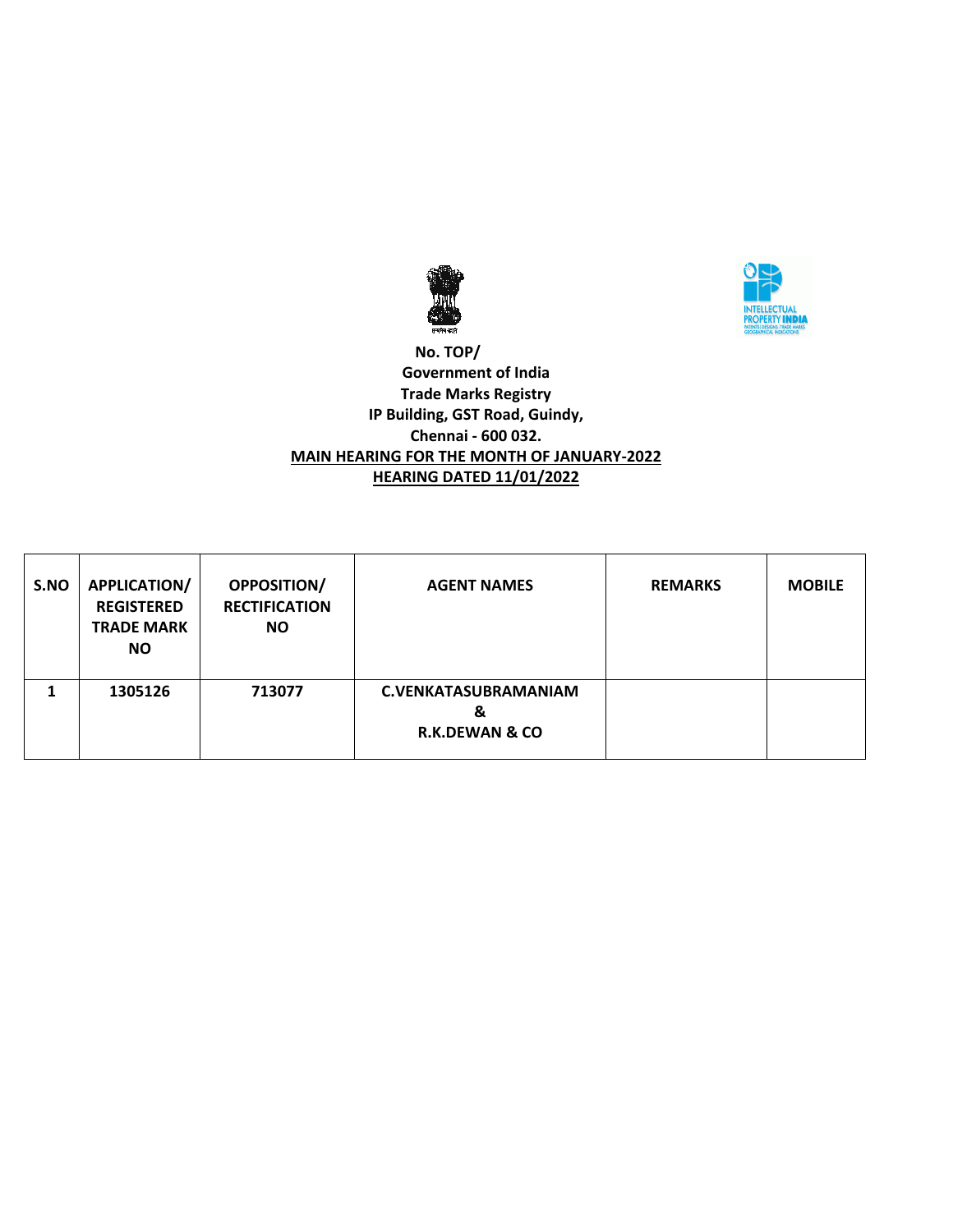



# **No. TOP/ Government of India Trade Marks Registry IP Building, GST Road, Guindy, Chennai - 600 032. OPPOSITION HEARING (TM-5-DELAY, TM-6 DELAY, RULE 45(1) DELAY, RULE 45(1) NOT FILED, RULE 46(1) DELAY, RULE 46(1) NOT FILED & REVIEW PETITION FOR THE MONTH OF JANUARY -2022 HEARING DATED 11/01/2022**

| S.NO                    | APPLICATION/<br><b>REGISTERED</b><br><b>TRADE MARK</b><br><b>NO</b> | <b>OPPOSITION/</b><br><b>RECTIFICATION</b><br><b>NO</b> | <b>AGENT NAMES</b>                 | <b>REMARKS</b> | <b>MOBILE</b> |
|-------------------------|---------------------------------------------------------------------|---------------------------------------------------------|------------------------------------|----------------|---------------|
| $\mathbf{1}$            | 3832273                                                             | 952732                                                  | <b>VINOD KUMAR PU</b>              |                |               |
|                         |                                                                     |                                                         | &                                  |                |               |
|                         |                                                                     |                                                         | <b>ELDHOSE PAUL</b>                |                |               |
|                         |                                                                     |                                                         | &                                  |                |               |
|                         |                                                                     |                                                         | <b>TRADE MARK PROTEC CO</b>        |                |               |
| $\overline{2}$          | 3832273                                                             | 952733                                                  | <b>ELDHOSE PAUL</b>                |                |               |
|                         |                                                                     |                                                         | &                                  |                |               |
|                         |                                                                     |                                                         | <b>TRADE MARK PROTEC CO</b>        |                |               |
| $\overline{\mathbf{3}}$ | 3832273                                                             | 952731                                                  | <b>ELDHOSE PAUL</b>                |                |               |
|                         |                                                                     |                                                         | &<br><b>TRADE MARK PROTEC CO</b>   |                |               |
|                         |                                                                     |                                                         |                                    |                |               |
| 4                       | 3832273                                                             | 957754                                                  | <b>ELDHOSE PAUL</b><br>&           |                |               |
|                         |                                                                     |                                                         | <b>W.S.KANE &amp; CO</b>           |                |               |
| 5                       | 3719693                                                             | 943498                                                  | <b>SUNRICE TRADE MARK CO</b>       |                |               |
|                         |                                                                     |                                                         | &                                  |                |               |
|                         |                                                                     |                                                         | <b>VIJAY RAJ</b>                   |                |               |
|                         |                                                                     |                                                         | &                                  |                |               |
|                         |                                                                     |                                                         | <b>VISHWAKARMA ENGINEERING</b>     |                |               |
|                         |                                                                     |                                                         | <b>WORKS</b>                       |                |               |
| 6                       | 3674881                                                             | 944736                                                  | <b>VANCHINATHAN</b>                |                |               |
|                         |                                                                     |                                                         | &                                  |                |               |
|                         |                                                                     |                                                         | <b>ADITYA &amp; ASSOCIATES</b>     |                |               |
| $\overline{\mathbf{z}}$ | 2752031                                                             | 944867                                                  | <b>L.R.SWAMI CO</b>                |                |               |
|                         |                                                                     |                                                         | &                                  |                |               |
|                         |                                                                     |                                                         | <b>DELHI REGISTRATION SERVICES</b> |                |               |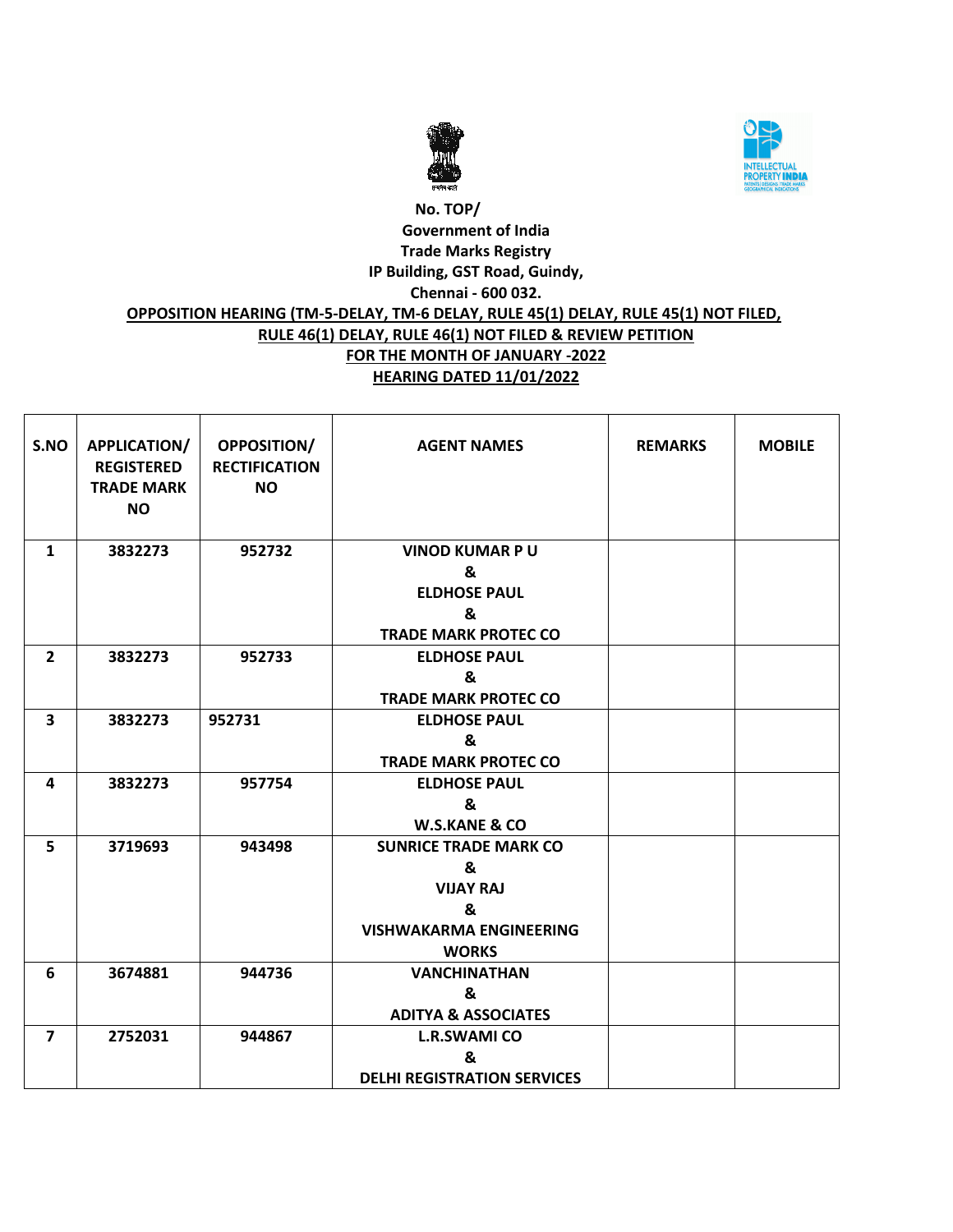| S.NO | APPLICATION/<br><b>REGISTERED</b><br><b>TRADE MARK</b><br><b>NO</b> | <b>OPPOSITION/</b><br><b>RECTIFICATION</b><br><b>NO</b> | <b>AGENT NAMES</b>                                                              | <b>REMARKS</b> | <b>MOBILE</b> |
|------|---------------------------------------------------------------------|---------------------------------------------------------|---------------------------------------------------------------------------------|----------------|---------------|
| 8    | 2739452                                                             | 944203                                                  | <b>SANDIP KUMAR CHAKRABORTY</b><br>&<br><b>PARKAR &amp; PARKAR</b>              |                |               |
| 9    | 2481539                                                             | 943779                                                  | <b>MARKS &amp; RIGHTS</b><br>&<br><b>CHADHA AND CHADHA</b>                      |                |               |
| 10   | 3844498                                                             | 950599                                                  | <b>AMINAS</b><br>&<br><b>R.SWARNVEL &amp; P.RAJENDRAN</b>                       |                |               |
| 11   | 3268607                                                             | 929041                                                  | <b>C.VENKATASUBRAMANIAM</b><br>&<br><b>R.K.DEWAN &amp; CO</b>                   |                |               |
| 12   | 2281816                                                             | 928769                                                  | <b>M.NAGARAJAN</b><br>&<br><b>VISHESH AND ASSOCIATES</b>                        |                |               |
| 13   | 3521336                                                             | 927150                                                  | <b>C.PRAKASH</b><br>&<br><b>BUDDHA PAL &amp; ASSOCIATES</b>                     |                |               |
| 14   | 2476124                                                             | 941071                                                  | <b>JURY BRIAN LAW OFFICES</b><br>&<br><b>MANOJ G.</b><br><b>MENDA, ADVOCATE</b> |                |               |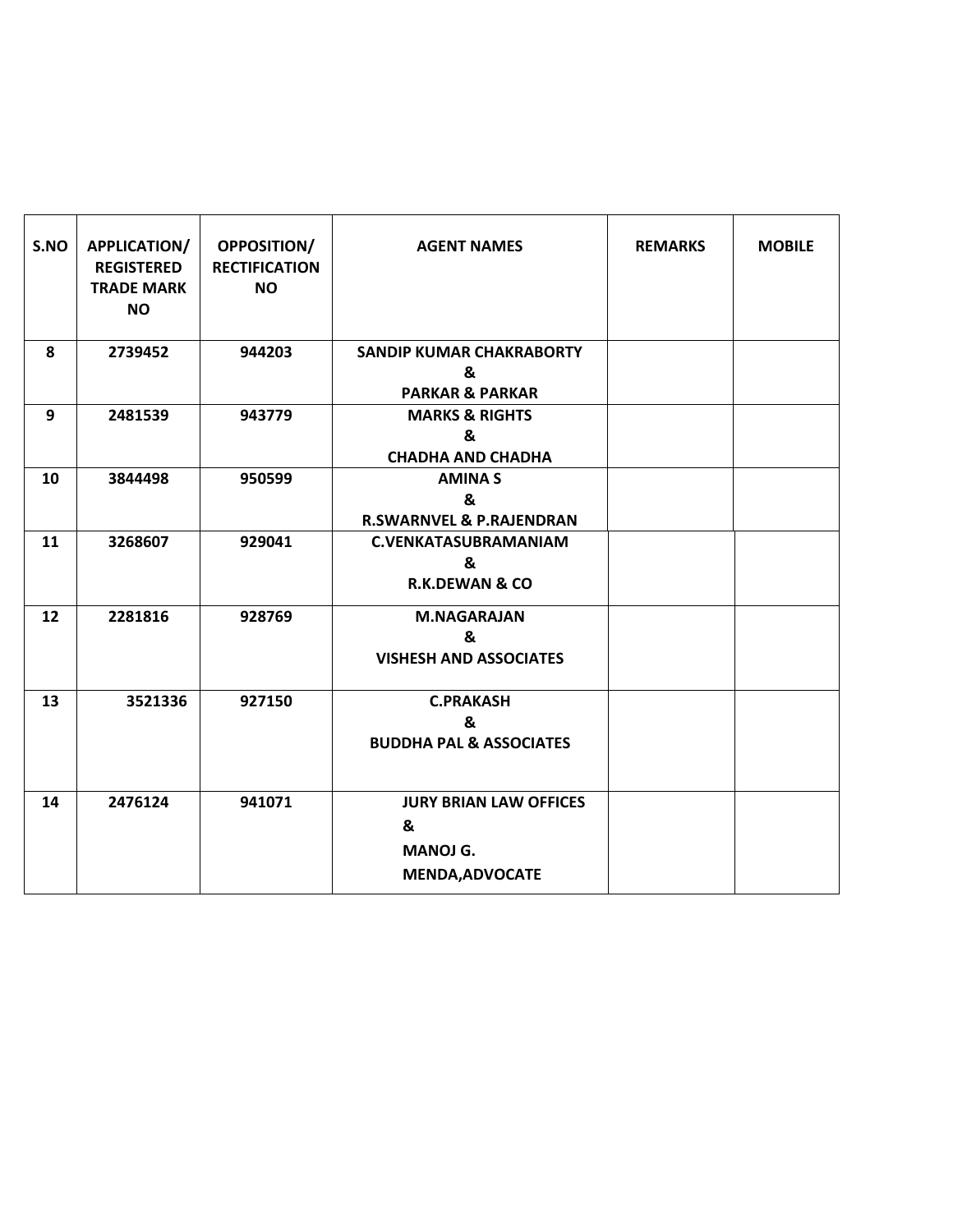



### **No. TOP/ Government of India Trade Marks Registry IP Building, GST Road, Guindy, Chennai - 600 032. MAIN HEARING FOR THE MONTH OF JANUARY -2022 HEARING DATED 12/01/2022**

| S.NO | <b>APPLICATION/</b><br><b>REGISTERED</b><br><b>TRADE MARK</b><br><b>NO</b> | <b>OPPOSITION/</b><br><b>RECTIFICATION</b><br><b>NO</b> | <b>AGENT NAMES</b>                                                                      | <b>REMARKS</b> | <b>MOBILE</b> |
|------|----------------------------------------------------------------------------|---------------------------------------------------------|-----------------------------------------------------------------------------------------|----------------|---------------|
|      | 970891                                                                     | 730275                                                  | <b>ARJUN T.BHAGAT &amp; CO</b><br>&<br>S.R.RAGHUVIR P.S.DEEPIKA AND<br><b>SUBHIKSHA</b> |                |               |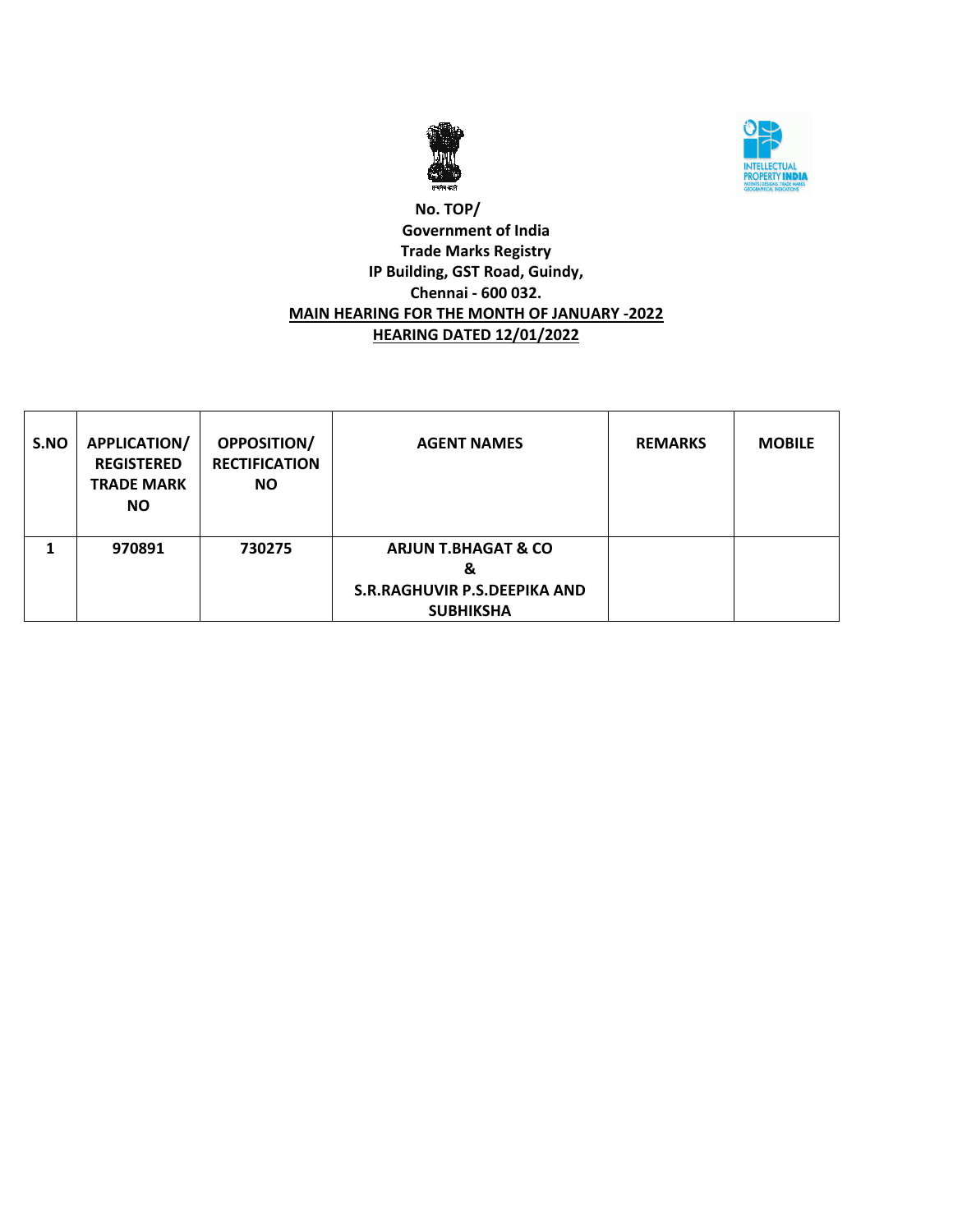



### **No. TOP/ Government of India Trade Marks Registry IP Building, GST Road, Guindy, Chennai - 600 032. OPPOSITION HEARING (TM-5-DELAY, TM-6 DELAY, RULE 45(1) DELAY, RULE 45(1) NOT FILED, RULE 46(1) DELAY, RULE 46(1) NOT FILED & REVIEW PETITION FOR THE MONTH OF JANUARY -2022**

# **HEARING DATED 12/01/2022**

| S.NO                    | APPLICATION/<br><b>REGISTERED</b><br><b>TRADE MARK</b><br><b>NO</b> | OPPOSITION/<br><b>RECTIFICATION</b><br><b>NO</b> | <b>AGENT NAMES</b>                                                              | <b>REMARKS</b> | <b>MOBILE</b> |
|-------------------------|---------------------------------------------------------------------|--------------------------------------------------|---------------------------------------------------------------------------------|----------------|---------------|
| $\mathbf{1}$            | 3064156                                                             | 956577                                           | <b>G.PARAMESH</b><br>&<br><b>WOCKHARDT LIMITED</b>                              |                |               |
| $\overline{2}$          | 3669298                                                             | 940720                                           | <b>S VARSHA</b><br>&<br><b>TRADE MARK PROTEC CO</b>                             |                |               |
| 3                       | 2413567                                                             | 938582                                           | <b>KHAITAN &amp; CO</b><br>&<br>RAGHURAM CHADALAVADA                            |                |               |
| 4                       | 3758328                                                             | 940639                                           | <b>RAO &amp; RAO</b><br>&<br><b>NAYAN J. RAWAL</b>                              |                |               |
| 5                       | 2338711                                                             | 910861                                           | <b>RAO &amp; RAO</b><br>&<br><b>LALJI ADVOCATE</b>                              |                |               |
| 6                       | 2744407                                                             | 943179                                           | <b>V.BALAKRISHNAN</b><br>&<br><b>JAYSHRUTI HARIPRASADBHAI</b><br><b>ACHARYA</b> |                |               |
| $\overline{\mathbf{z}}$ | 3805909                                                             | 952640                                           | <b>LAWYERS ARCADE</b><br>&<br><b>SUSHANT M.SINGH &amp; ASSOCIATES</b>           |                |               |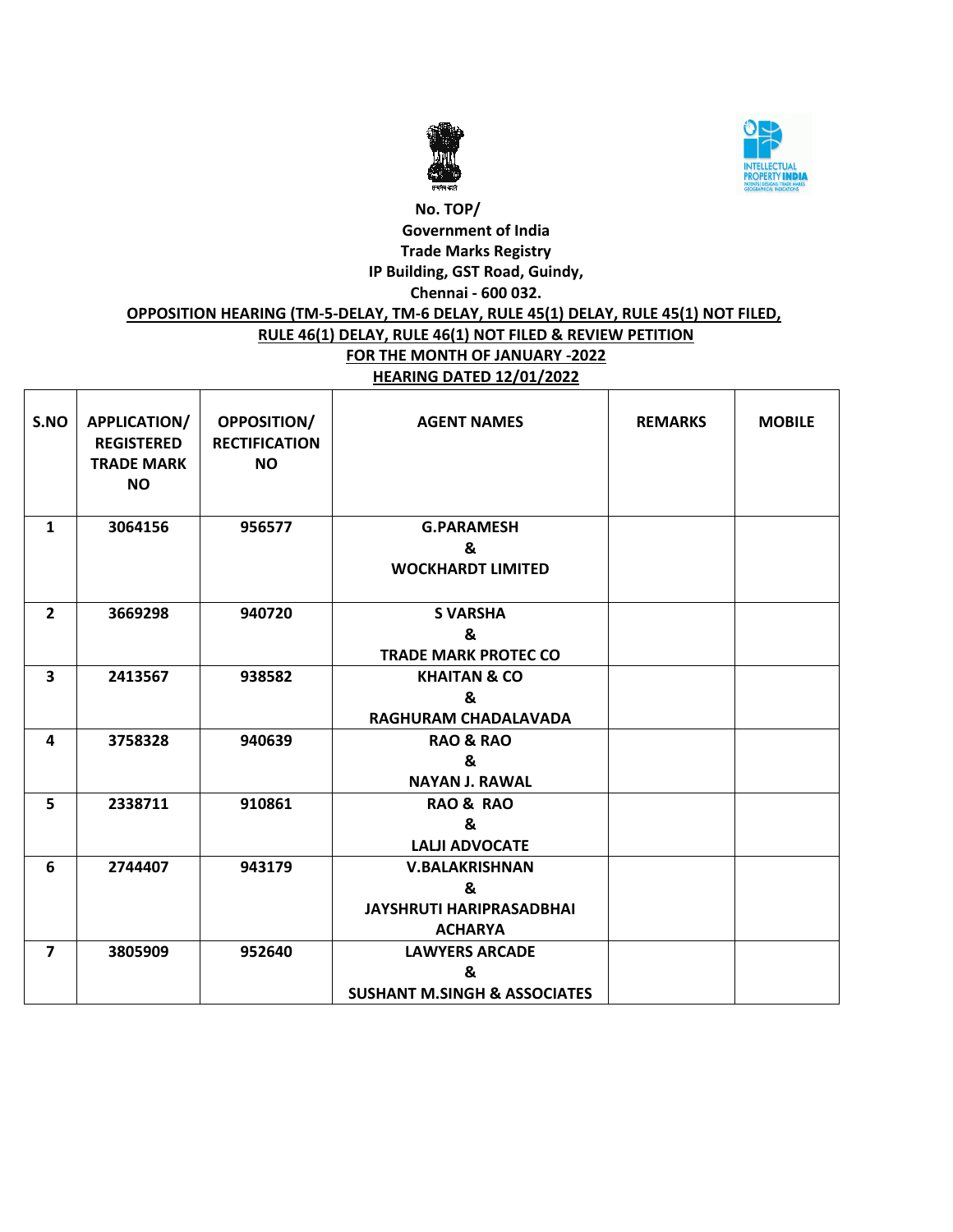| S.NO | APPLICATION/<br><b>REGISTERED</b><br><b>TRADE MARK</b><br><b>NO</b> | <b>OPPOSITION/</b><br><b>RECTIFICATION</b><br><b>NO</b> | <b>AGENT NAMES</b>                                         | <b>REMARKS</b> | <b>MOBILE</b> |
|------|---------------------------------------------------------------------|---------------------------------------------------------|------------------------------------------------------------|----------------|---------------|
| 8    | 3844496                                                             | 950598                                                  | <b>AMINAS</b><br>&<br><b>R.SWARNVEL &amp; P.RAJENDRAN</b>  |                |               |
| 9    | 2971692                                                             | 907582                                                  | <b>RAO &amp; RAO</b><br>&<br><b>ALTACIT GLOBAL</b>         |                |               |
| 10   | 2547771                                                             | 941177                                                  | <b>C.VENKATASUBARAMANIAM</b><br>&<br>P.K.ARORA             |                |               |
| 11   | 2661724                                                             | 945089                                                  | <b>L.R.SWAMI CO</b><br>&<br>(R)ESERVE (M)ARK               |                |               |
| 12   | 3748892                                                             | 944919                                                  | <b>HINDU SHARMA</b><br>&<br><b>ANAND AND ANAND</b>         |                |               |
| 13   | 2699660                                                             | 945966                                                  | <b>THARA &amp; THARA</b><br>&<br><b>K.C.PATEL &amp; CO</b> |                |               |
| 14   | 2373458                                                             | 851869                                                  | <b>DASWANI &amp; DASWANI</b><br>&<br><b>SAJAD SULTAN</b>   |                |               |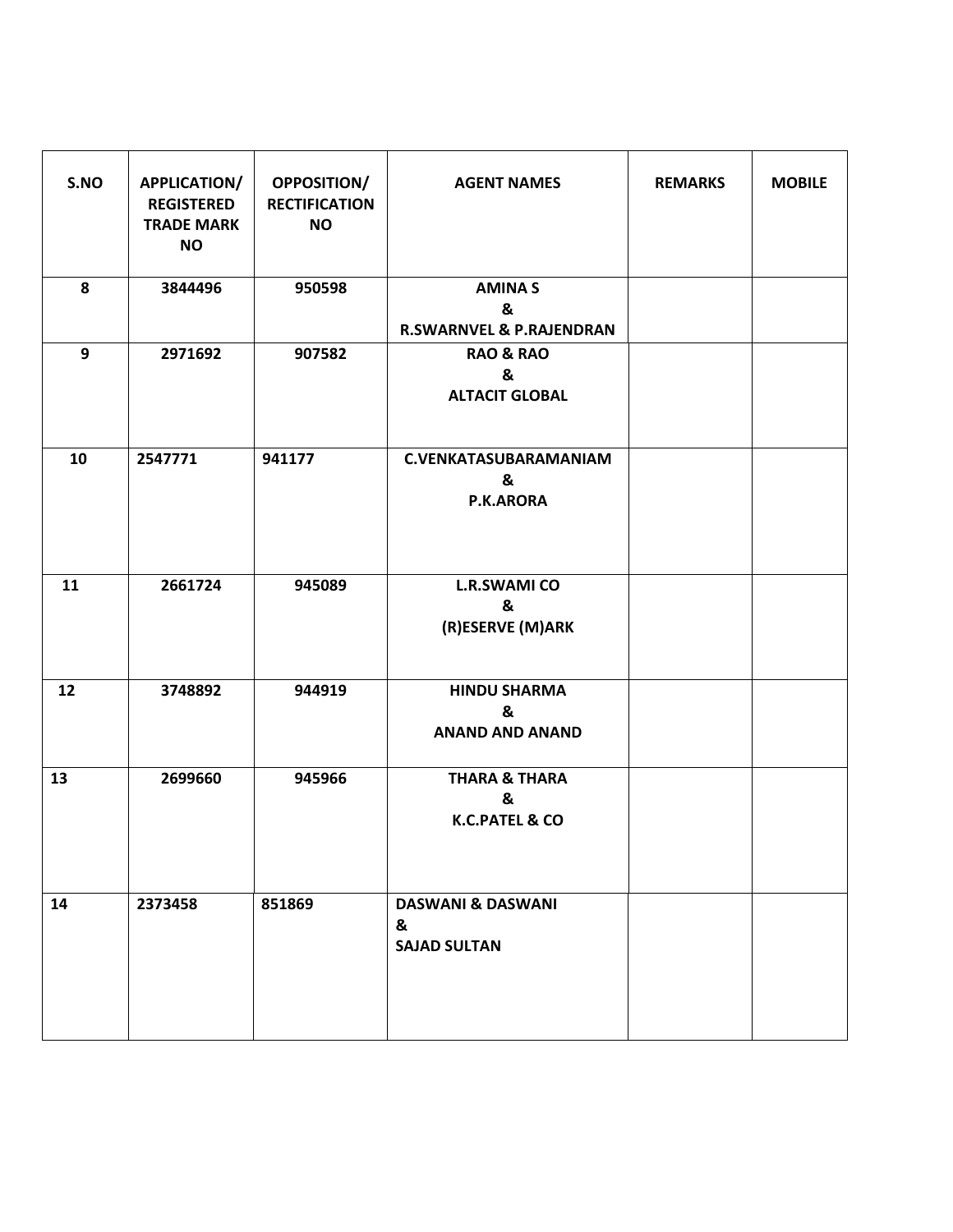



### **No. TOP/ Government of India Trade Marks Registry IP Building, GST Road, Guindy, Chennai - 600 032. MAIN HEARING FOR THE MONTH OF JANUARY -2022 HEARING DATED 17/01/2022**

| S.NO | <b>APPLICATION/</b><br><b>REGISTERED</b><br><b>TRADE MARK</b><br><b>NO</b> | <b>OPPOSITION/</b><br><b>RECTIFICATION</b><br>NO. | <b>AGENT NAMES</b>                                                     | <b>REMARKS</b> | <b>MOBILE</b> |
|------|----------------------------------------------------------------------------|---------------------------------------------------|------------------------------------------------------------------------|----------------|---------------|
|      | 996991                                                                     | 720020                                            | <b>WARIKASERY &amp; VARIKASERY</b><br>&<br><b>Y.J.TRIVEDI &amp; CO</b> |                |               |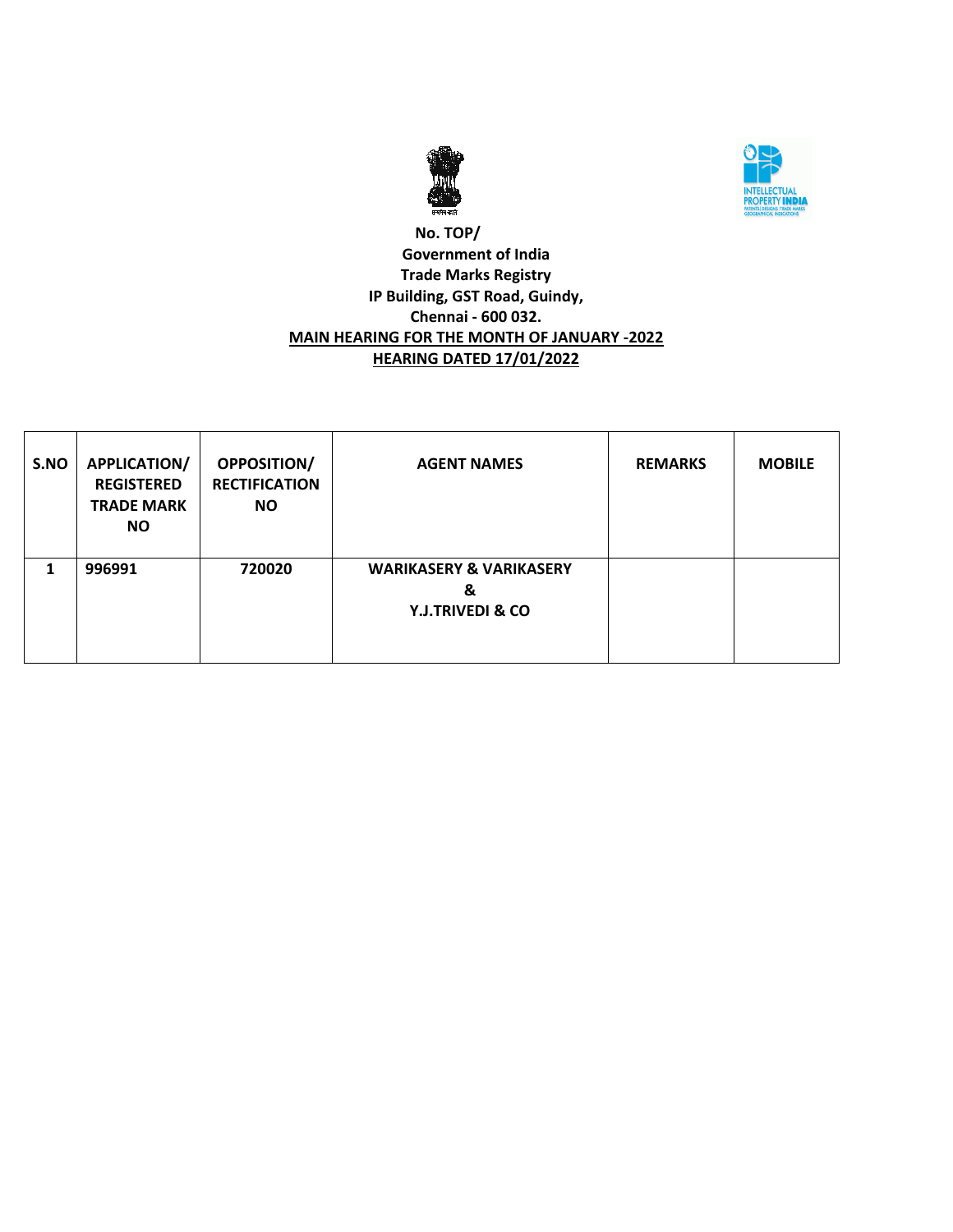



### **No. TOP/ Government of India Trade Marks Registry IP Building, GST Road, Guindy, Chennai - 600 032. OPPOSITION HEARING (TM-5-DELAY, TM-6 DELAY, RULE 45(1) DELAY, RULE 45(1) NOT FILED, RULE 46(1) DELAY, RULE 46(1) NOT FILED & REVIEW PETITION FOR THE MONTH OF JANUARY -2022**

# **HEARING DATED 17/01/2022**

| S.NO                    | <b>APPLICATION/</b><br><b>REGISTERED</b><br><b>TRADE MARK</b><br><b>NO</b> | OPPOSITION/<br><b>RECTIFICATION</b><br><b>NO</b> | <b>AGENT NAMES</b>               | <b>REMARKS</b> | <b>MOBILE</b> |
|-------------------------|----------------------------------------------------------------------------|--------------------------------------------------|----------------------------------|----------------|---------------|
| $\mathbf{1}$            | 1986335                                                                    | 829137                                           | <b>G.RAMJI, ADVOCATE</b>         |                |               |
|                         |                                                                            |                                                  | &                                |                |               |
|                         |                                                                            |                                                  | <b>LALL &amp; SETHI</b>          |                |               |
| $\overline{2}$          | 2946013                                                                    | 962391                                           | <b>MEERA JOHN</b>                |                |               |
|                         |                                                                            |                                                  | &                                |                |               |
|                         |                                                                            |                                                  | <b>BALAJI IP PRACTICE</b>        |                |               |
| $\overline{\mathbf{3}}$ | 3148506                                                                    | 984871                                           | <b>LE INTELLIGENSIA</b>          |                |               |
|                         |                                                                            |                                                  | &                                |                |               |
|                         |                                                                            |                                                  | <b>R.K.DEWAN &amp; CO</b>        |                |               |
| 4                       | 3703067                                                                    | 945395                                           | <b>C.VENKATASUBRAMANIAM</b>      |                |               |
|                         |                                                                            |                                                  | &                                |                |               |
|                         |                                                                            |                                                  | <b>W.S.KANE &amp; CO</b>         |                |               |
| 5                       | 2923325                                                                    | 962392                                           | <b>MEERA JOHN</b>                |                |               |
|                         |                                                                            |                                                  | &                                |                |               |
|                         |                                                                            |                                                  | <b>BALAJI IP PRACTICE</b>        |                |               |
| 6                       | 2539392                                                                    | 936388                                           | ASHOK KUMAR J.DAGA, ADVOCATE     |                |               |
|                         |                                                                            |                                                  | &                                |                |               |
|                         |                                                                            |                                                  | <b>INDIAN TRADE MARKS CO</b>     |                |               |
| $\overline{7}$          | 3597961                                                                    | 933602                                           | <b>PRG ASSOCIATES</b>            |                |               |
|                         |                                                                            |                                                  | &                                |                |               |
|                         |                                                                            |                                                  | <b>VHB LIFE SCIENCES LIMITED</b> |                |               |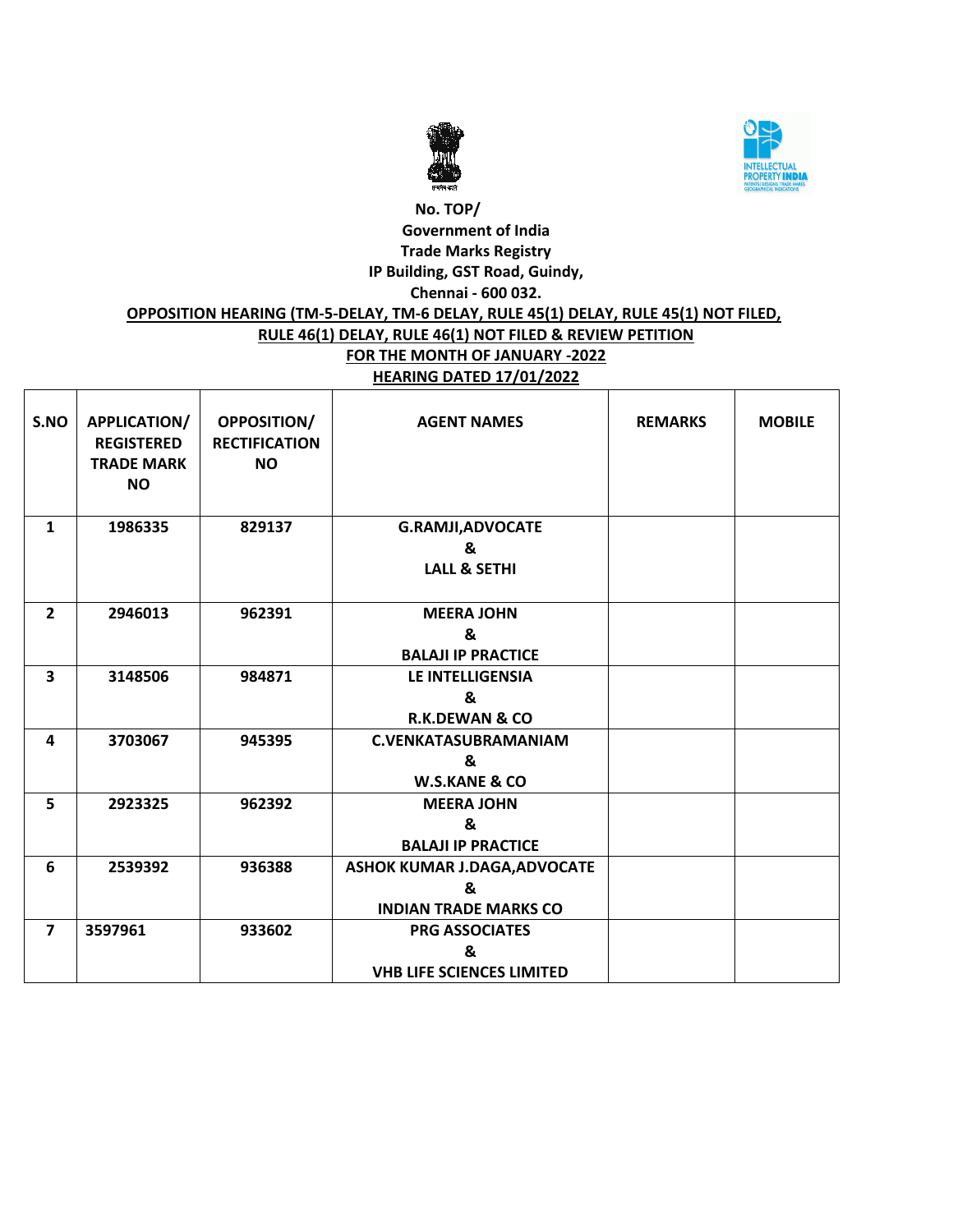| S.NO | APPLICATION/<br><b>REGISTERED</b><br><b>TRADE MARK</b><br><b>NO</b> | <b>OPPOSITION/</b><br><b>RECTIFICATION</b><br><b>NO</b> | <b>AGENT NAMES</b>                                                                 | <b>REMARKS</b> | <b>MOBILE</b> |
|------|---------------------------------------------------------------------|---------------------------------------------------------|------------------------------------------------------------------------------------|----------------|---------------|
| 8    | 2639445                                                             | 891131                                                  | <b>L.R.SWAMI &amp; CO</b><br>&<br><b>MAHTTA &amp; CO</b>                           |                |               |
| 9    | 2904275                                                             | 911853                                                  | <b>C.VENKATASUBRAMANIAM</b><br>&<br><b>RAMDEV FOOD PRODUCTRS PVT</b><br><b>LTD</b> |                |               |
| 10   | 3528378                                                             | 928260                                                  | <b>SAIKRISHNA &amp; ASSOCIATES</b><br>&<br><b>SANJEEV SHRIKANT NIPHADKAR</b>       |                |               |
| 11   | 3528379                                                             | 928261                                                  | <b>SAIKRISHNA &amp; ASSOCIATES</b><br>&<br><b>SANJEEV SHRIKANT NIPHADKAR</b>       |                |               |
| 12   | 4033361                                                             | 970243                                                  | <b>VANCHINATHAN</b><br>&<br>PRAKASH JAVARIA, ADVOCATE                              |                |               |
| 13   | 3991043                                                             | 986209                                                  | <b>TRADE MARK PROTEC CO</b><br>&<br><b>SHIBU SYED MUHAMMED</b>                     |                |               |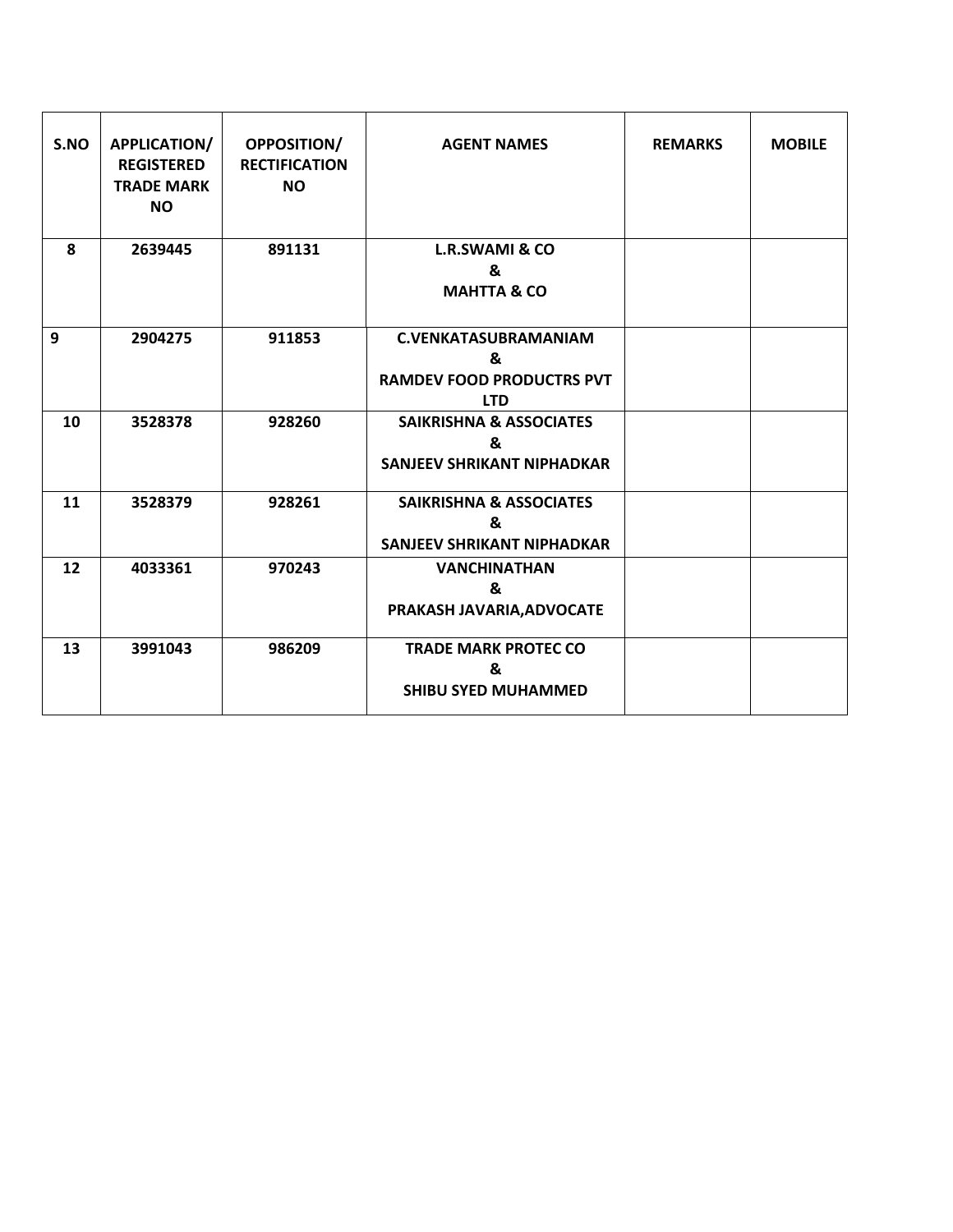



### **No. TOP/ Government of India Trade Marks Registry IP Building, GST Road, Guindy, Chennai - 600 032. MAIN HEARING FOR THE MONTH OF JANUARY 2022 HEARING DATED 18/01/2022**

| S.NO | <b>APPLICATION/</b><br><b>REGISTERED</b><br><b>TRADE MARK</b><br><b>NO</b> | <b>OPPOSITION/</b><br><b>RECTIFICATION</b><br><b>NO</b> | <b>AGENT NAMES</b>                                              | <b>REMARKS</b> | <b>MOBILE</b> |
|------|----------------------------------------------------------------------------|---------------------------------------------------------|-----------------------------------------------------------------|----------------|---------------|
| 1    | 676366                                                                     | 115060                                                  | <b>MARKS &amp; RIGHTS</b><br>&<br><b>PRATISH R.BATAVIA</b><br>& |                |               |
|      |                                                                            |                                                         | <b>INTERNATIONAL TRADE MARKS</b><br><b>BUREAU</b>               |                |               |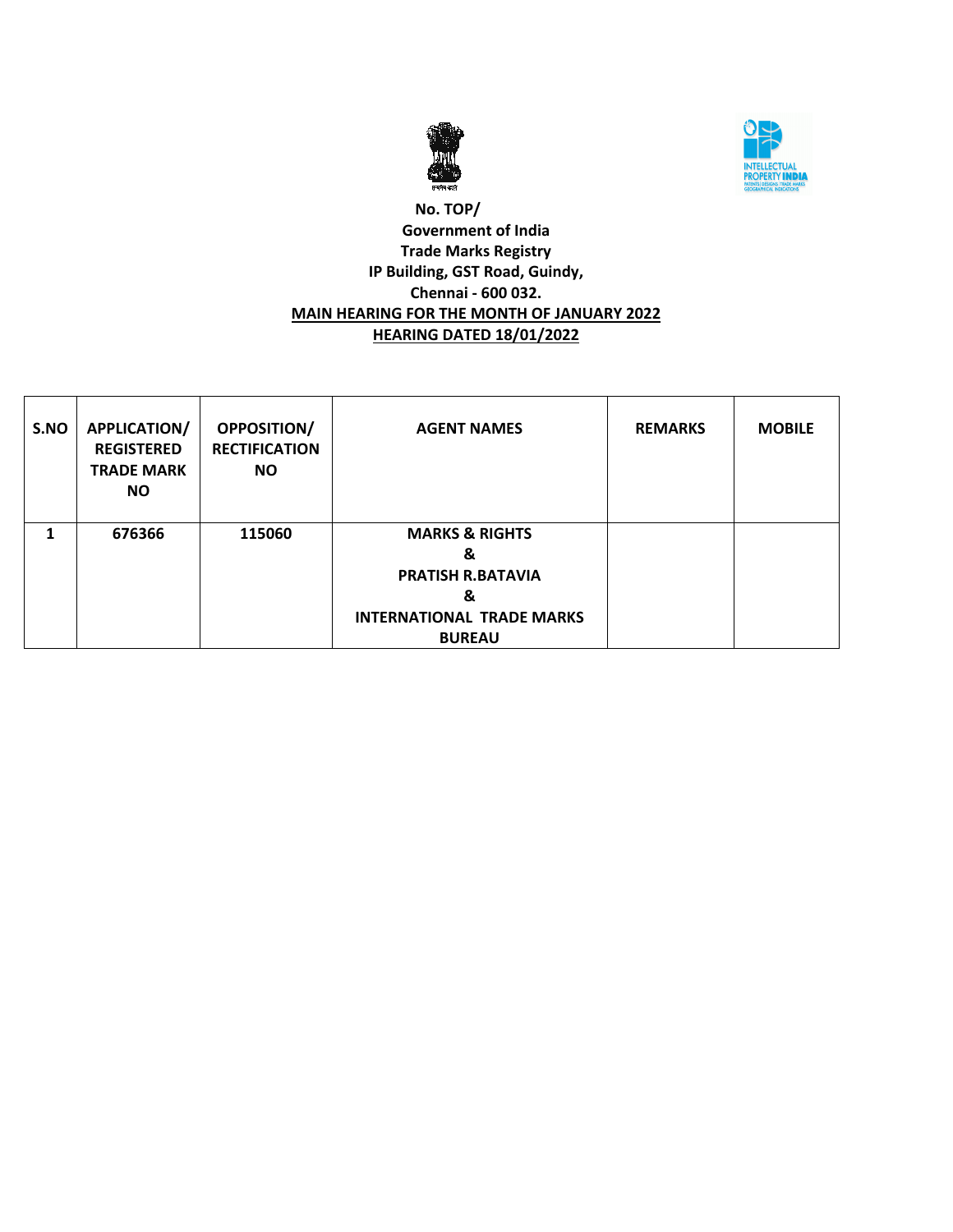



### **No. TOP/ Government of India Trade Marks Registry IP Building, GST Road, Guindy, Chennai - 600 032. MAIN HEARING FOR THE MONTH OF JANUARY 2022 HEARING DATED 18/01/2022**

| S.NO           | APPLICATION/<br><b>REGISTERED</b><br><b>TRADE MARK</b><br><b>NO</b> | <b>OPPOSITION/</b><br><b>RECTIFICATION</b><br><b>NO</b> | <b>AGENT NAMES</b>                   | <b>REMARKS</b> | <b>MOBILE</b> |
|----------------|---------------------------------------------------------------------|---------------------------------------------------------|--------------------------------------|----------------|---------------|
| 1              | 3065758                                                             | 958763                                                  | <b>IPR LAW ASSOCIATES</b>            |                |               |
|                |                                                                     |                                                         | &                                    |                |               |
|                |                                                                     |                                                         | <b>INDIAN TRADE MARKS CO</b>         |                |               |
| $\overline{2}$ | 2590652                                                             | 940640                                                  | <b>G.RAMJI, ADVOCATE</b>             |                |               |
|                |                                                                     |                                                         | &                                    |                |               |
|                |                                                                     |                                                         | <b>ZYDUS HEALTHCARE LIMITED</b>      |                |               |
| 3              | 1480149                                                             | 724922                                                  | <b>DELHI REGISTRATION SERVICES</b>   |                |               |
|                |                                                                     |                                                         | &                                    |                |               |
|                |                                                                     |                                                         | <b>MANGAL REGISTRATION SERVICE</b>   |                |               |
| 4              | 1480149                                                             | 726706                                                  | <b>DELHI REGISTRATION SERVICES</b>   |                |               |
|                |                                                                     |                                                         | &                                    |                |               |
|                |                                                                     |                                                         | <b>ANAND AND ANAND</b>               |                |               |
| 5              | 2846871                                                             | 951091                                                  | <b>JUSTIN PAUL</b>                   |                |               |
|                |                                                                     |                                                         | &                                    |                |               |
|                |                                                                     |                                                         | <b>DR S K MARWAH</b>                 |                |               |
|                |                                                                     |                                                         |                                      |                |               |
| 6              | 3556839                                                             | 909136                                                  | <b>PRG ASSOCIATES</b>                |                |               |
|                |                                                                     |                                                         | &                                    |                |               |
|                |                                                                     |                                                         | SINDHU KRISHNA CS.ADVOCATE           |                |               |
|                |                                                                     |                                                         |                                      |                |               |
| $\overline{7}$ | 2599466                                                             | 941429                                                  | <b>LEX EXIGO</b>                     |                |               |
|                |                                                                     |                                                         | &                                    |                |               |
|                |                                                                     |                                                         | <b>A.V.NATHAN ASSOCIATES</b>         |                |               |
| 8              | 2643234                                                             | 942022                                                  | <b>DASWANI &amp; DASWANI</b>         |                |               |
|                |                                                                     |                                                         | &                                    |                |               |
|                |                                                                     |                                                         | <b>SUN PHARMACEUTICAL INDUSTRIES</b> |                |               |
|                |                                                                     |                                                         | <b>LTD</b>                           |                |               |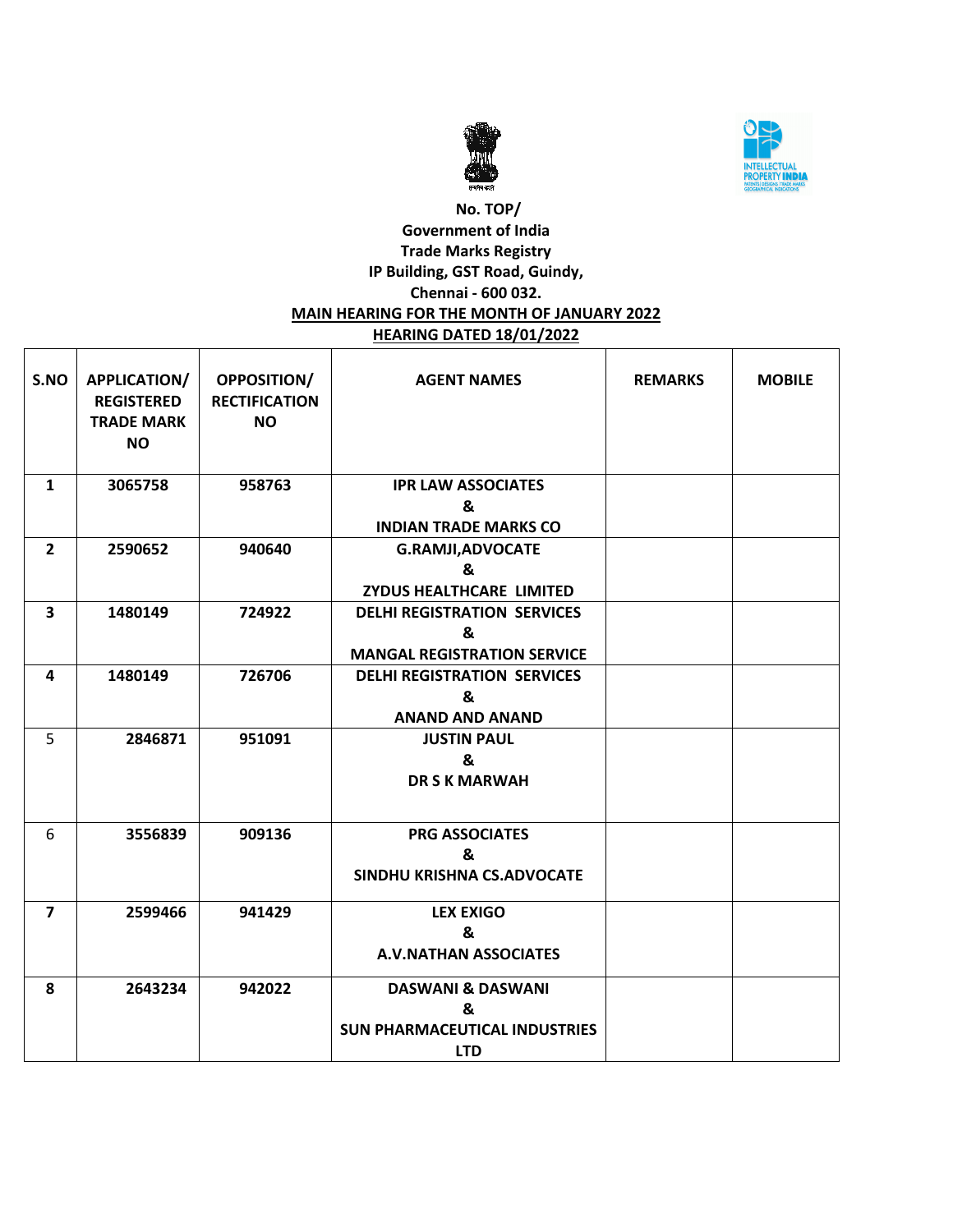| S.NO | APPLICATION/<br><b>REGISTERED</b><br><b>TRADE MARK</b><br><b>NO</b> | <b>OPPOSITION/</b><br><b>RECTIFICATION</b><br><b>NO</b> | <b>AGENT NAMES</b>             | <b>REMARKS</b> | <b>MOBILE</b> |
|------|---------------------------------------------------------------------|---------------------------------------------------------|--------------------------------|----------------|---------------|
| 9    | 3558037                                                             | 988852                                                  | <b>PUVVULA VINAY KUMAR</b>     |                |               |
|      |                                                                     |                                                         | &                              |                |               |
|      |                                                                     |                                                         | <b>LALL &amp; SETHI</b>        |                |               |
| 10   | 2623548                                                             | 957094                                                  | <b>DIVINE LOGICS</b>           |                |               |
|      |                                                                     |                                                         | &                              |                |               |
|      |                                                                     |                                                         | <b>INTTL ADVOCARE</b>          |                |               |
| 11   | 3550833                                                             | 995898                                                  | <b>A.V.NATHAN ASSOCIATES</b>   |                |               |
|      |                                                                     |                                                         | &                              |                |               |
|      |                                                                     |                                                         | <b>MAJESCO SOFTWARE AND</b>    |                |               |
|      |                                                                     |                                                         | <b>SOLUTIONS INDIA PVT LTD</b> |                |               |
| 12   | 3683969                                                             | 942533                                                  | <b>L.R.SWAMI CO</b>            |                |               |
|      |                                                                     |                                                         | &                              |                |               |
|      |                                                                     |                                                         | <b>ANM GLOBAL INC</b>          |                |               |
|      |                                                                     |                                                         |                                |                |               |
| 13   | 3064604                                                             | 962349                                                  | <b>SELVAM &amp; SELVAM,</b>    |                |               |
|      |                                                                     |                                                         | <b>ADVOCATES</b>               |                |               |
|      |                                                                     |                                                         | &                              |                |               |
|      |                                                                     |                                                         | <b>RAHUL CHAUDHRY &amp;</b>    |                |               |
|      |                                                                     |                                                         |                                |                |               |
|      |                                                                     |                                                         | <b>PARTNERS</b>                |                |               |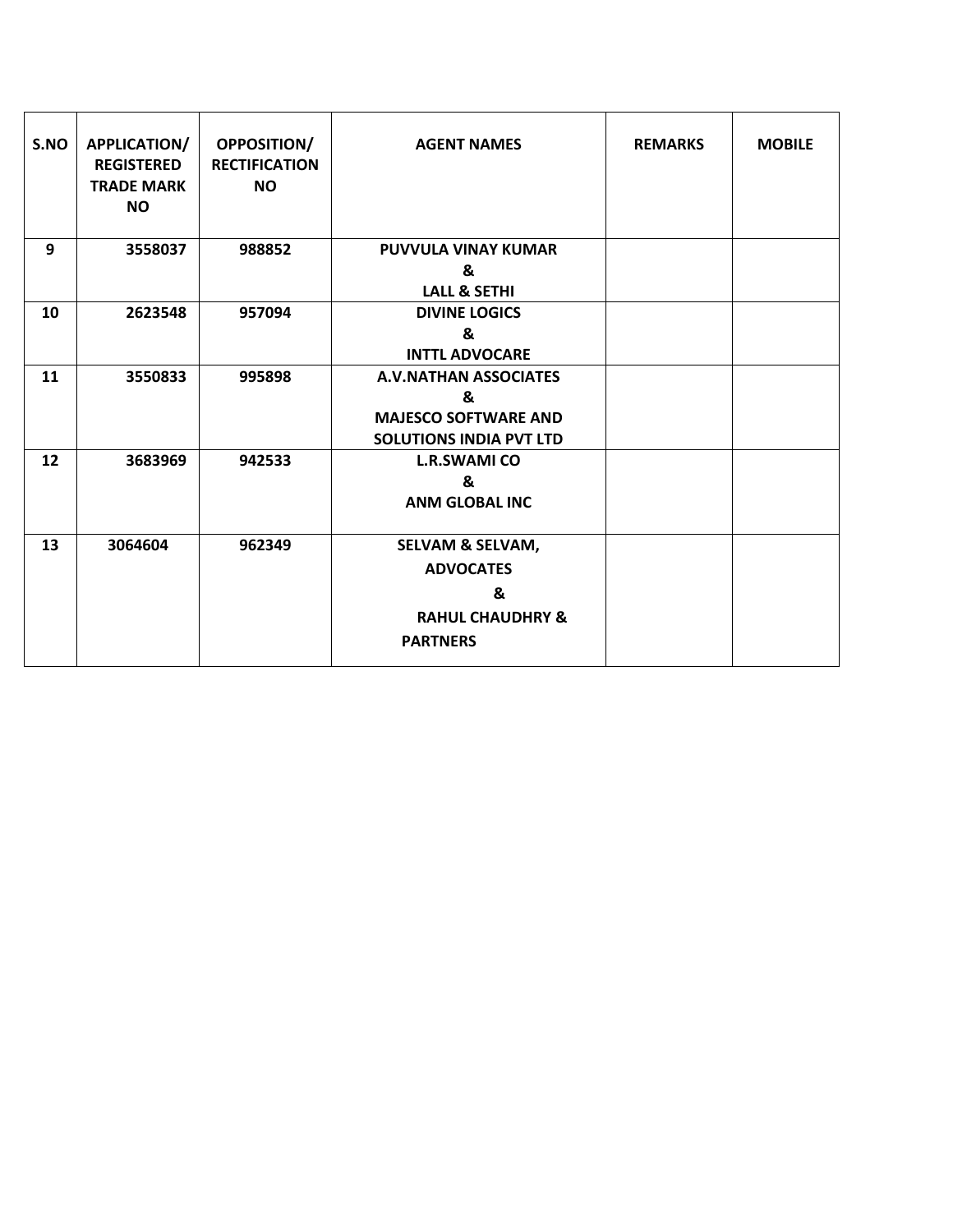



### **No. TOP/ Government of India Trade Marks Registry IP Building, GST Road, Guindy, Chennai - 600 032. MAIN HEARING FOR THE MONTH OF JANUARY 2022 HEARING DATED 19/01/2022**

| S.NO | <b>APPLICATION/</b><br><b>REGISTERED</b><br><b>TRADE MARK</b><br>NO. | <b>OPPOSITION/</b><br><b>RECTIFICATION</b><br><b>NO</b> | <b>AGENT NAMES</b>                                        | <b>REMARKS</b> | <b>MOBILE</b> |
|------|----------------------------------------------------------------------|---------------------------------------------------------|-----------------------------------------------------------|----------------|---------------|
|      | 481599                                                               | 730845                                                  | K.G.BANSAL AND S.K.BANSAL<br>&<br><b>MOHAN ASSOCIATES</b> |                |               |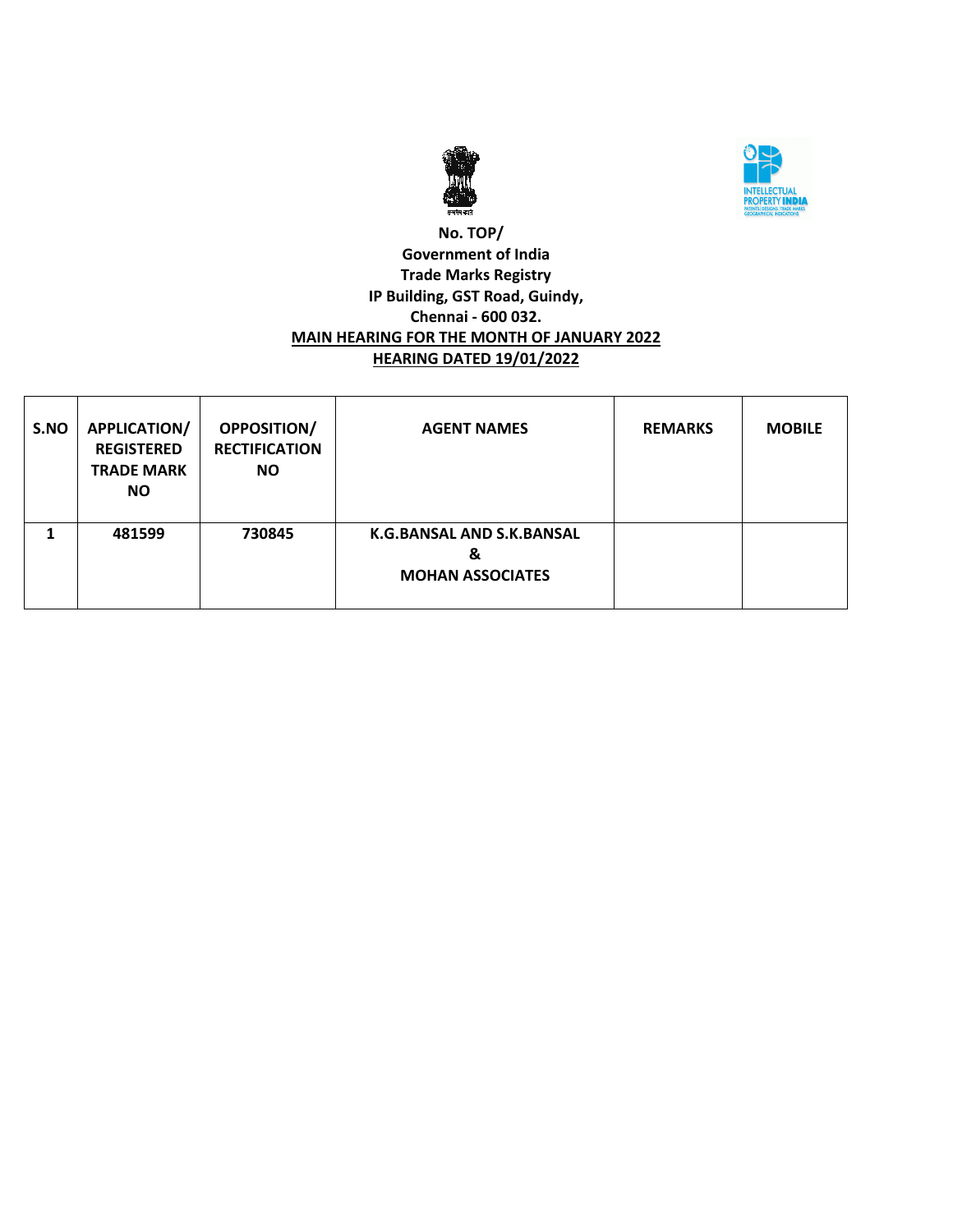



# **No. TOP/ Government of India Trade Marks Registry IP Building, GST Road, Guindy, Chennai - 600 032. OPPOSITION HEARING (TM-5-DELAY, TM-6 DELAY, RULE 45(1) DELAY, RULE 45(1) NOT FILED, RULE 46(1) DELAY, RULE 46(1) NOT FILED & REVIEW PETITION FOR THE MONTH OF JANUARY 2022 HEARING DATED 19/01/2022**

| S.NO                    | APPLICATION/<br><b>REGISTERED</b><br><b>TRADE MARK</b><br><b>NO</b> | OPPOSITION/<br><b>RECTIFICATIO</b><br>N<br><b>NO</b> | <b>AGENT NAMES</b>                                              | <b>REMARKS</b> | <b>MOBILE</b> |
|-------------------------|---------------------------------------------------------------------|------------------------------------------------------|-----------------------------------------------------------------|----------------|---------------|
| $\mathbf{1}$            | 3125288                                                             | 959967                                               | <b>IPR LAW ASSOCIATES</b><br>&<br><b>HEENA KHURANA</b>          |                |               |
| $\overline{2}$          | 3752118                                                             | 1010302                                              | <b>VANCHINATHAN</b><br>&<br><b>KHAITAN &amp; CO</b>             |                |               |
| $\overline{\mathbf{3}}$ | 2059859                                                             | 837375                                               | PHOENIX BIOLOGICALS PVT LTD<br>&<br><b>MAHTTA &amp; CO</b>      |                |               |
| 4                       | 2351717                                                             | 890696                                               | <b>G.PARAMESH</b><br>&<br><b>SUN PHARMA LABORATORIES LTD</b>    |                |               |
| 5                       | 2385670                                                             | 890726                                               | <b>G.PARAMESH</b><br>&<br><b>SUN PHARMA LABORATORIES LTD</b>    |                |               |
| 6                       | 2555688                                                             | 859424                                               | <b>ADVOCATE PRATHANA PUNJABI</b><br>&<br><b>MAHTTA &amp; CO</b> |                |               |
| $\overline{\mathbf{z}}$ | 2865725                                                             | 957934                                               | <b>THIMMANNA P P</b><br>&<br><b>KAYSER AND COMPANY</b>          |                |               |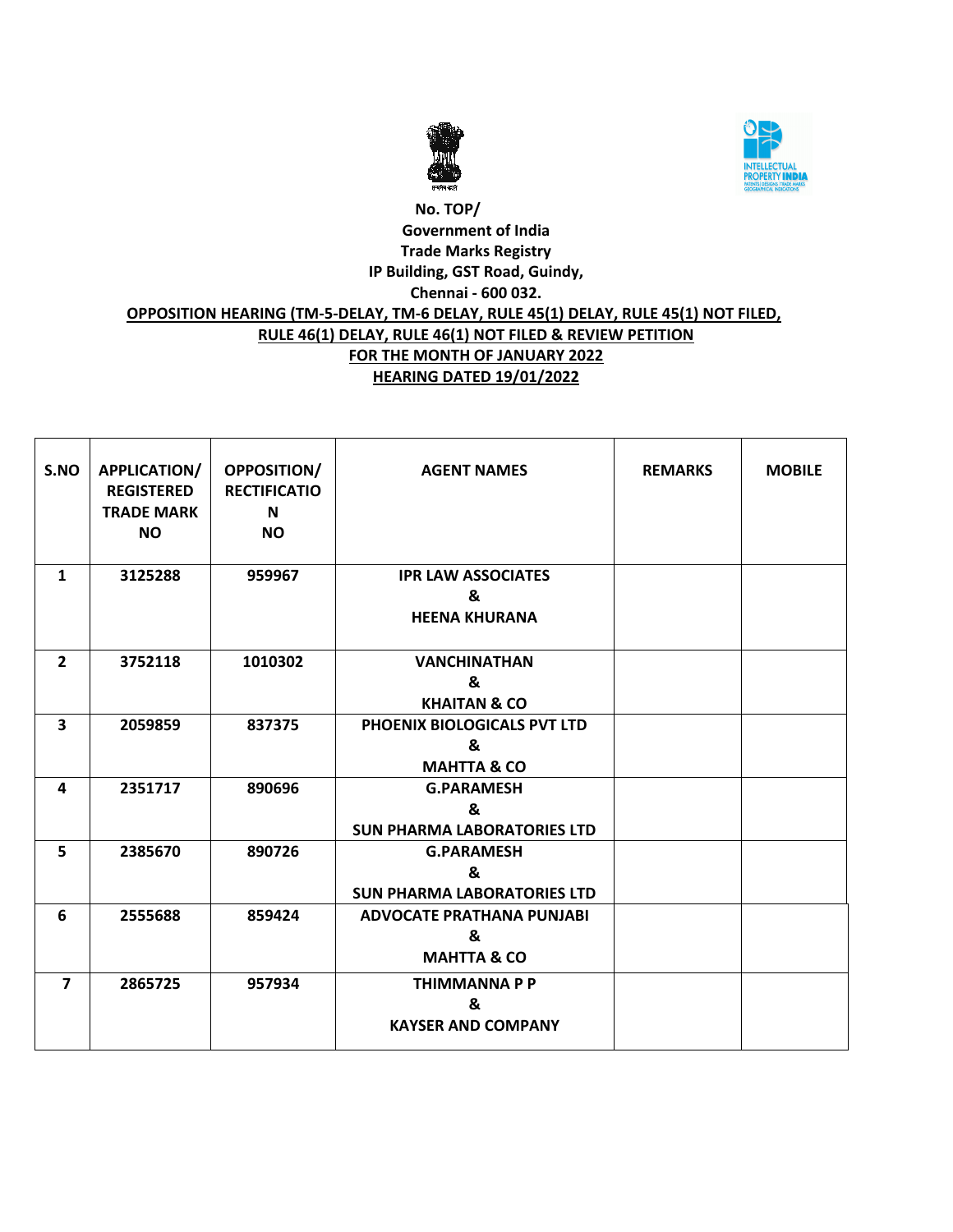| S.NO | APPLICATION/<br><b>REGISTERED</b><br><b>TRADE MARK</b><br><b>NO</b> | OPPOSITION/<br><b>RECTIFICATION</b><br><b>NO</b> | <b>AGENT NAMES</b>                                               | <b>REMARKS</b> | <b>MOBILE</b> |
|------|---------------------------------------------------------------------|--------------------------------------------------|------------------------------------------------------------------|----------------|---------------|
| 8    | 3400059                                                             | 978049                                           | <b>INTEPAT IP SERVICES PVT LTD</b><br>&<br><b>LAW PROTECTORS</b> |                |               |
| 9    | 2178018                                                             | 873780                                           | <b>VENKATESH S</b><br>&<br><b>D.P.AHUJA &amp; CO</b>             |                |               |
| 10   | 2420934                                                             | 918439                                           | <b>DEEPAK VAID</b><br>&<br><b>HIRAL C.JOSHI</b>                  |                |               |
| 11   | 2072947                                                             | 841720                                           | <b>INPRO TRADE MARK SERVICES</b><br>&<br><b>ALTACIT GLOBAL</b>   |                |               |
| 12   | 2063234                                                             | 879470                                           | <b>M.VIJAYA KUMAR</b><br>&<br><b>GVSJAGANNADHA RAO</b>           |                |               |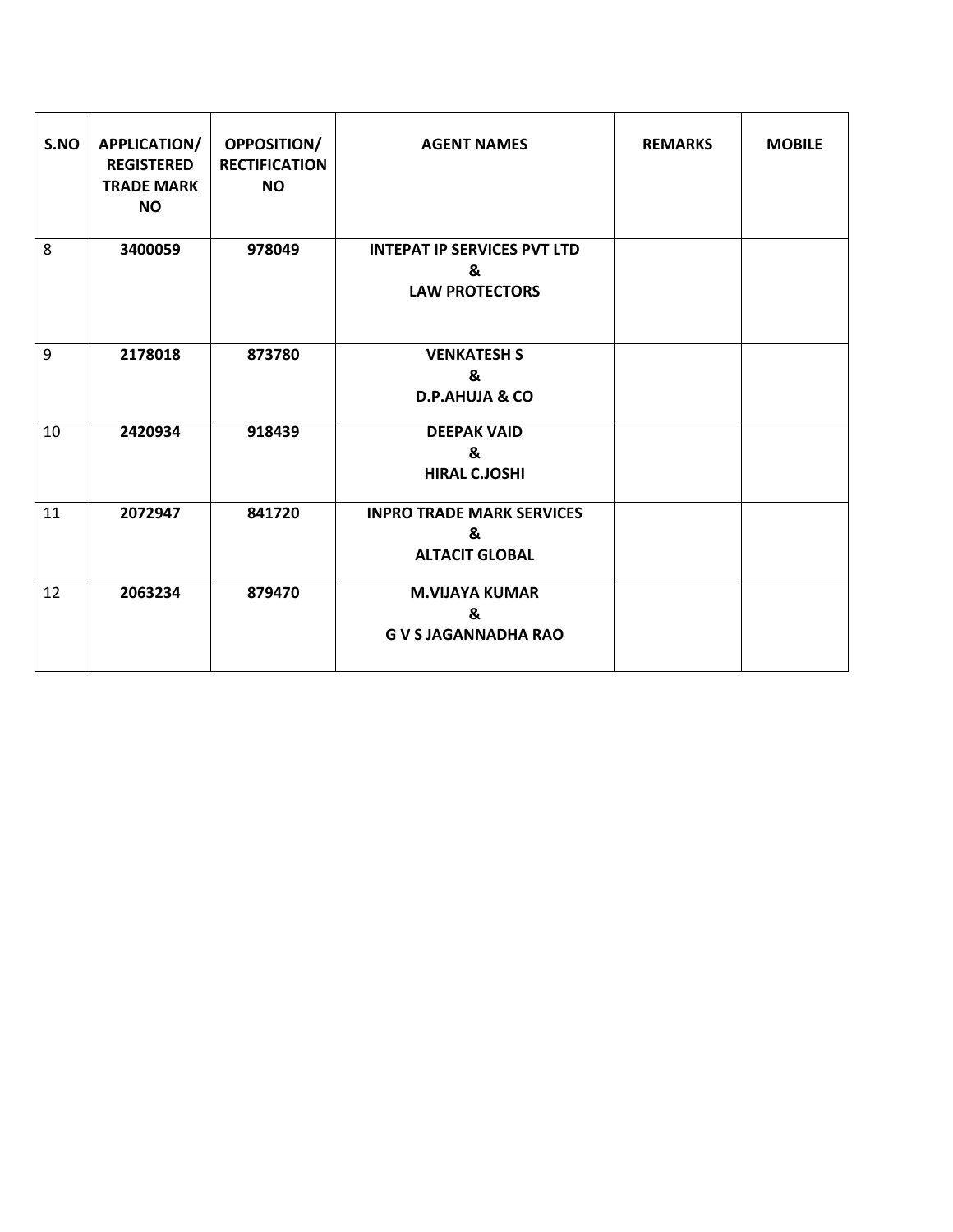



### **No. TOP/ Government of India Trade Marks Registry IP Building, GST Road, Guindy, Chennai - 600 032. MAIN HEARING FOR THE MONTH OF JANUARY -2022 HEARING DATED 20/01/2022**

| S.NO | <b>APPLICATION/</b><br><b>REGISTERED</b><br><b>TRADE MARK</b><br>NO. | <b>OPPOSITION/</b><br><b>RECTIFICATION</b><br><b>NO</b> | <b>AGENT NAMES</b>                               | <b>REMARKS</b> | <b>MOBILE</b> |
|------|----------------------------------------------------------------------|---------------------------------------------------------|--------------------------------------------------|----------------|---------------|
|      | 749649                                                               | 716200                                                  | <b>L.R.SWAMI CO</b><br>&<br><b>RAO &amp; RAO</b> |                |               |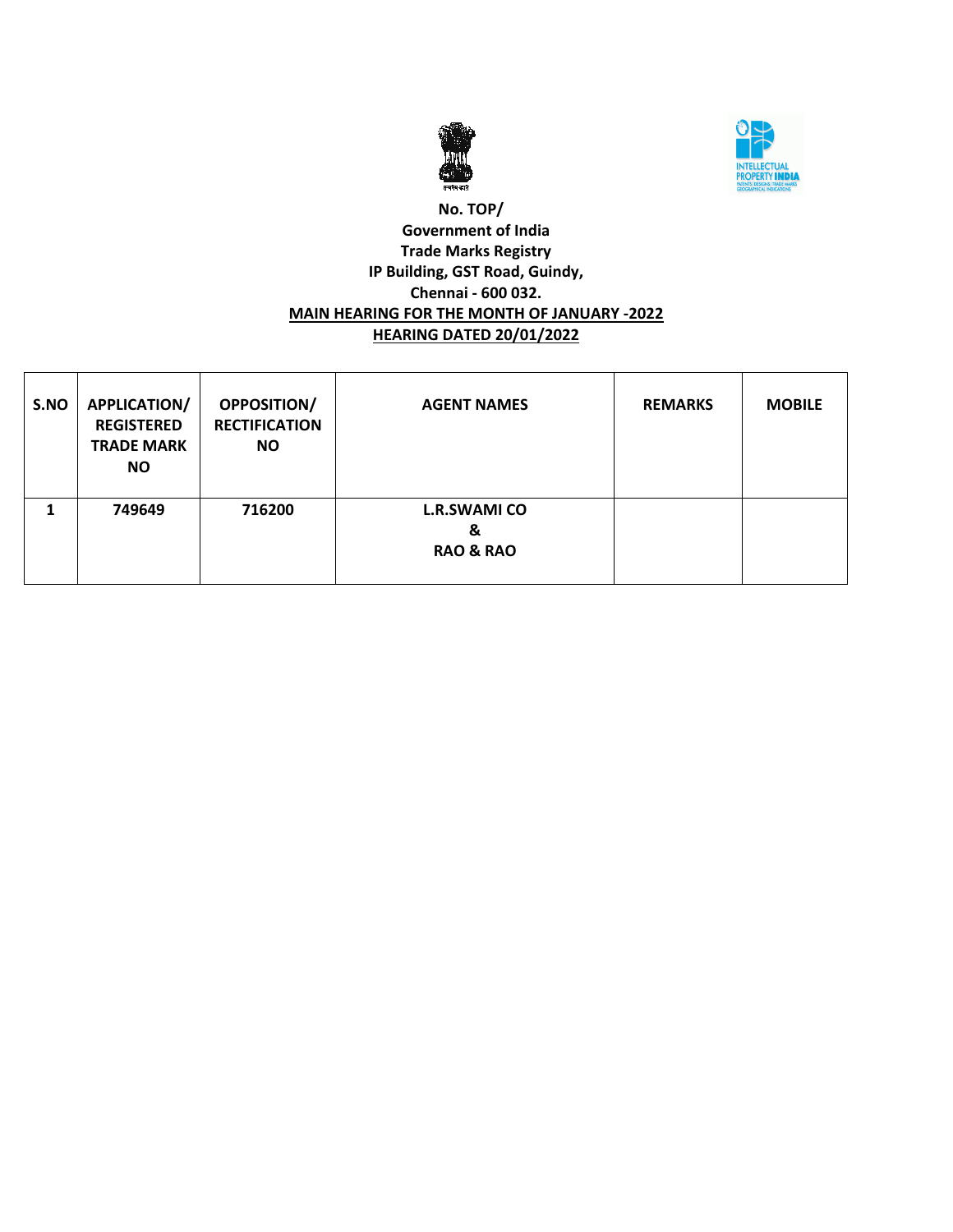



# **No. TOP/ Government of India Trade Marks Registry IP Building, GST Road, Guindy, Chennai - 600 032. OPPOSITION HEARING (TM-5-DELAY, TM-6 DELAY, RULE 45(1) DELAY, RULE 45(1) NOT FILED, RULE 46(1) DELAY, RULE 46(1) NOT FILED & REVIEW PETITION FOR THE MONTH OF JANUARY -2022 HEARING DATED 20/01/2022**

|                         |                   | OPPOSITION/         |                             |                |               |
|-------------------------|-------------------|---------------------|-----------------------------|----------------|---------------|
| S.NO                    | APPLICATION/      | <b>RECTIFICATIO</b> | <b>AGENT NAMES</b>          | <b>REMARKS</b> | <b>MOBILE</b> |
|                         | <b>REGISTERED</b> | N                   |                             |                |               |
|                         | <b>TRADE MARK</b> | <b>NO</b>           |                             |                |               |
|                         | <b>NO</b>         |                     |                             |                |               |
|                         |                   |                     |                             |                |               |
| $\mathbf{1}$            | 1689265           | 263048              | <b>N.SATISH KUMAR</b>       |                |               |
|                         |                   |                     | &                           |                |               |
|                         |                   |                     | <b>VENUKA KUMARIA</b>       |                |               |
| $\overline{2}$          | 1689265           | 263049              | <b>N.SATISH KUMAR</b>       |                |               |
|                         |                   |                     | &                           |                |               |
|                         |                   |                     | <b>VENUKA KUMARIA</b>       |                |               |
| $\overline{\mathbf{3}}$ | 4031497           | 985263              | <b>VANCHINATHAN</b>         |                |               |
|                         |                   |                     | &                           |                |               |
|                         |                   |                     | <b>ASM LAW OFFICES</b>      |                |               |
| 4                       | 3850987           | 985326              | <b>V.JAYACHANDRAN</b>       |                |               |
|                         |                   |                     | &                           |                |               |
|                         |                   |                     | <b>TRADE MARK PROTEC CO</b> |                |               |
|                         |                   |                     |                             |                |               |
| 5                       | 4016890           | 985367              | <b>NADAR VENNILA</b>        |                |               |
|                         |                   |                     | &                           |                |               |
|                         |                   |                     | <b>SUBHASH BHUTORIA</b>     |                |               |
| 6                       | 4110162           | 985914              | <b>C.VENKATASUBRAMANIAM</b> |                |               |
|                         |                   |                     | &                           |                |               |
|                         |                   |                     | NITIN SURENDRABHAI RAVAL    |                |               |
| $\overline{7}$          | 3440843           | 986056              | <b>LEX EXIGO</b>            |                |               |
|                         |                   |                     | &                           |                |               |
|                         |                   |                     | <b>THAKUR &amp; CO</b>      |                |               |
|                         |                   |                     |                             |                |               |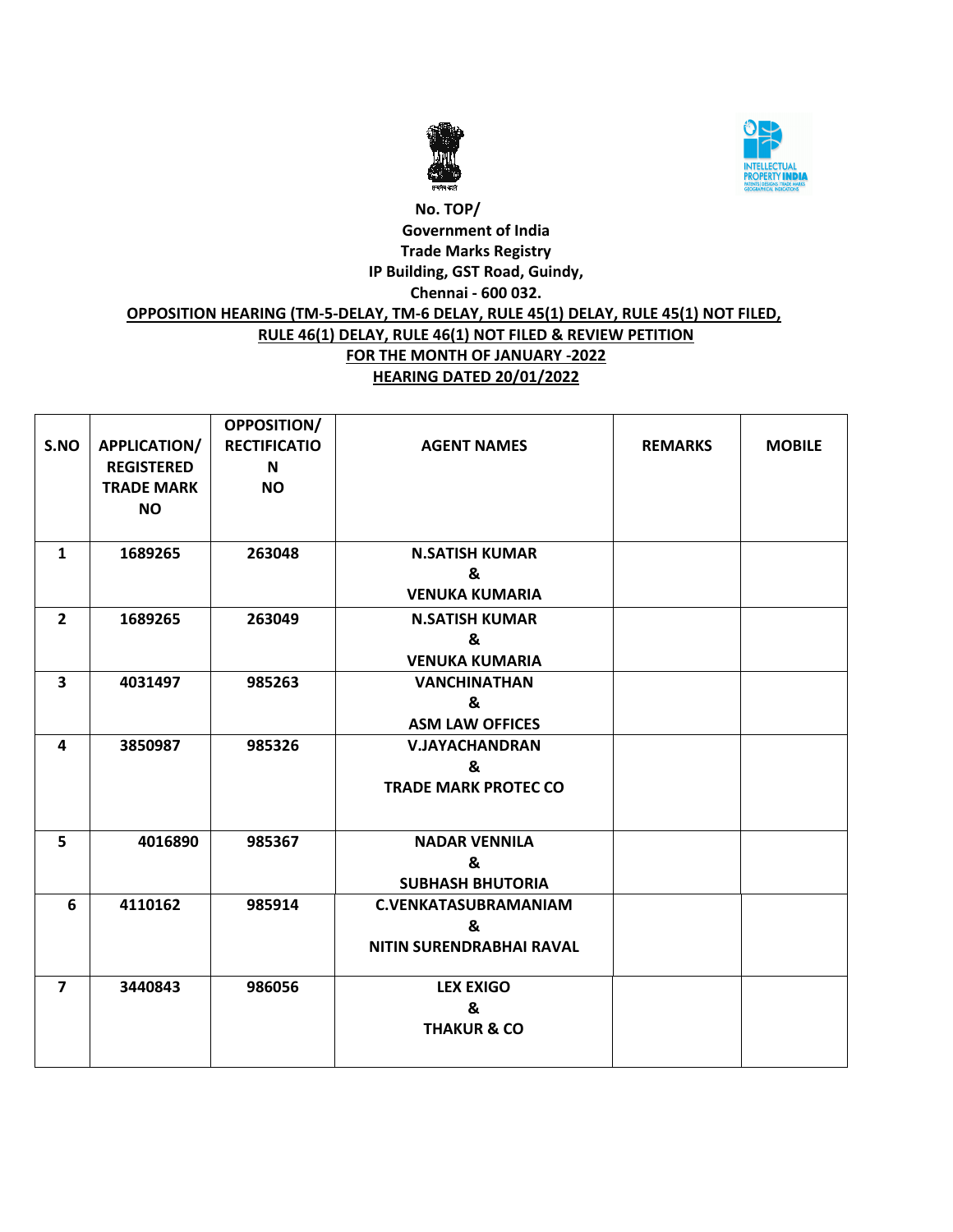|      |                     | <b>OPPOSITION/</b>  |                                |                |               |
|------|---------------------|---------------------|--------------------------------|----------------|---------------|
| S.NO | <b>APPLICATION/</b> | <b>RECTIFICATIO</b> | <b>AGENT NAMES</b>             | <b>REMARKS</b> | <b>MOBILE</b> |
|      | <b>REGISTERED</b>   | N                   |                                |                |               |
|      | <b>TRADE MARK</b>   | <b>NO</b>           |                                |                |               |
|      | <b>NO</b>           |                     |                                |                |               |
|      |                     |                     |                                |                |               |
| 8    | 3041507             | 986246              | <b>R.SATHISH KUMAR</b>         |                |               |
|      |                     |                     | &                              |                |               |
|      |                     |                     | <b>DK LALWANI &amp; CO</b>     |                |               |
| 9    | 4023747             | 986533              | <b>POOJASHREE</b><br>&         |                |               |
|      |                     |                     | <b>RAHUL CHAUDHRY &amp;</b>    |                |               |
|      |                     |                     | <b>PARTNERS</b>                |                |               |
| 10   | 4043548             | 987052              | <b>VANCHINATHAN</b>            |                |               |
|      |                     |                     | &                              |                |               |
|      |                     |                     | <b>VISHESH AND ASSOCIATES</b>  |                |               |
| 11   | 4029435             | 987578              | <b>VANCHINATHAN</b>            |                |               |
|      |                     |                     | &                              |                |               |
|      |                     |                     | <b>KOCHHAR &amp; CO</b>        |                |               |
| 12   | 4039170             | 987623              | <b>ASHOK SESHAGIRI</b>         |                |               |
|      |                     |                     | &                              |                |               |
|      |                     |                     | <b>KARTHIKEYAN.N</b>           |                |               |
| 13   | 4059103             | 988366              | <b>RAJIV KUMAR CHOUDHRY</b>    |                |               |
|      |                     |                     | &                              |                |               |
|      |                     |                     | <b>RAO &amp; RAO</b>           |                |               |
| 14   | 4029054             | 987411              | <b>NARASIMHAN RAJESH</b>       |                |               |
|      |                     |                     | &                              |                |               |
|      |                     |                     | <b>CHARAK PHARMA PVT LTD</b>   |                |               |
| 15   | 3404899             | 987860              | <b>SANJEEV KUMAR</b>           |                |               |
|      |                     |                     | &                              |                |               |
|      |                     |                     | <b>ARJUN T.BHAGAT &amp; CO</b> |                |               |
|      |                     |                     |                                |                |               |
| 16   | 4026563             | 987831              | <b>SUNDARAM-CLAYTON</b>        |                |               |
|      |                     |                     | <b>LIMITED</b>                 |                |               |
|      |                     |                     | &                              |                |               |
|      |                     |                     | <b>D.RAJAKUMAR</b>             |                |               |
|      |                     |                     |                                |                |               |
|      |                     |                     |                                |                |               |
|      |                     |                     |                                |                |               |
|      |                     |                     |                                |                |               |
|      |                     |                     |                                |                |               |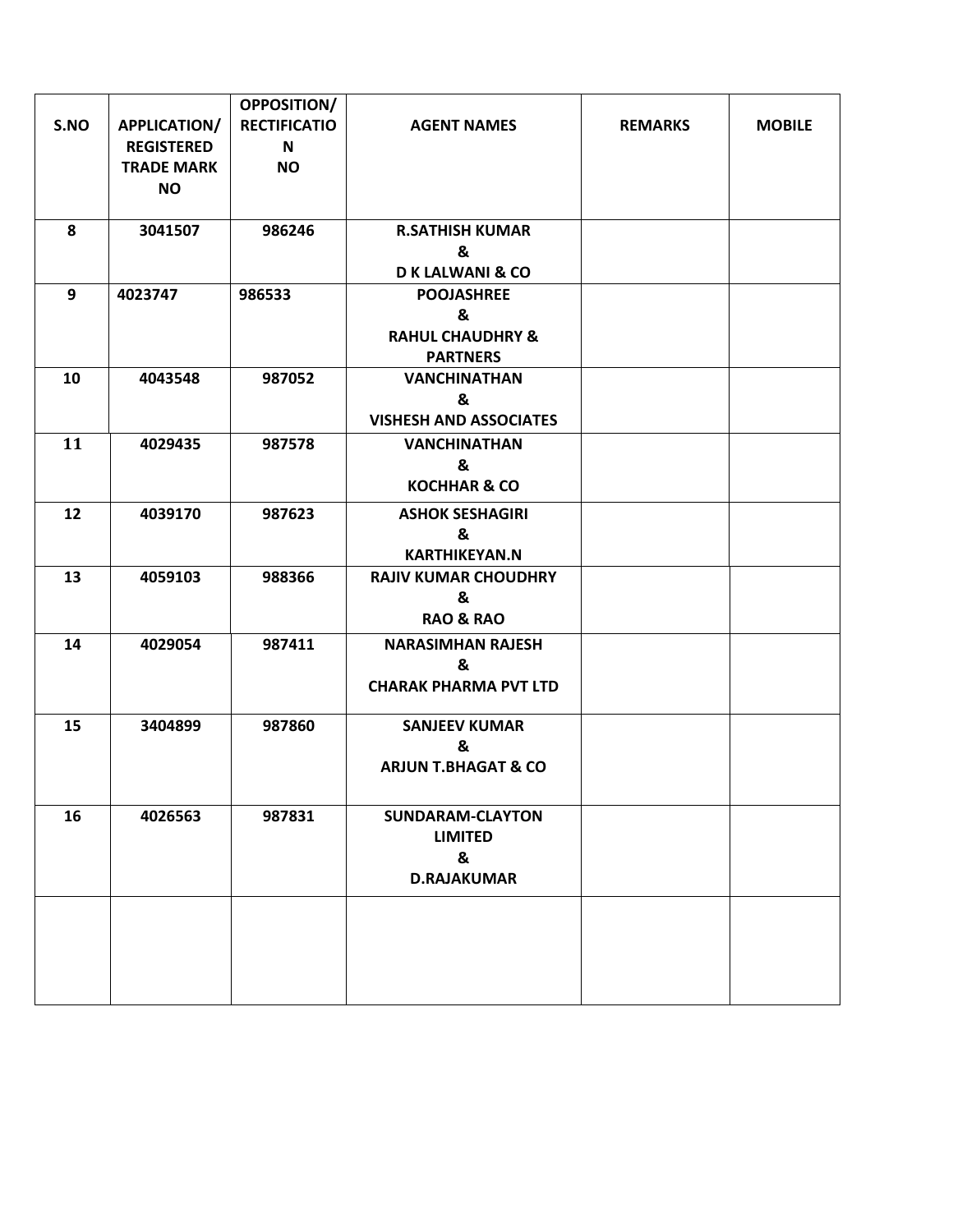



### **No. TOP/ Government of India Trade Marks Registry IP Building, GST Road, Guindy, Chennai - 600 032. OPPOSITION HEARING (TM-5-DELAY, TM-6 DELAY, RULE 45(1) DELAY, RULE 45(1) NOT FILED, RULE 46(1) DELAY, RULE 46(1) NOT FILED & REVIEW PETITION FOR THE MONTH OF JANUARY -2022 HEARING DATED 24/01/2022**

| S.NO                    | <b>APPLICATION/</b><br><b>REGISTERED</b><br><b>TRADE MARK</b><br><b>NO</b> | <b>OPPOSITION/</b><br><b>RECTIFICATION</b><br><b>NO</b> | <b>AGENT NAMES</b>              | <b>REMARKS</b> | <b>MOBILE</b> |
|-------------------------|----------------------------------------------------------------------------|---------------------------------------------------------|---------------------------------|----------------|---------------|
| $\mathbf{1}$            | 3456896                                                                    | 994077                                                  | <b>G.PARAMESH</b><br>&          |                |               |
|                         |                                                                            |                                                         | <b>ADVOCATE PRIYANKA TIWARI</b> |                |               |
| $\overline{2}$          | 3634593                                                                    | 922494                                                  | <b>LEGACY PARTNERS</b>          |                |               |
|                         |                                                                            |                                                         | &                               |                |               |
|                         |                                                                            |                                                         | <b>KAYSER AND COMPANY</b>       |                |               |
| $\overline{\mathbf{3}}$ | 3218875                                                                    | 985525                                                  | <b>L.R.SWAMI CO</b>             |                |               |
|                         |                                                                            |                                                         | &                               |                |               |
|                         |                                                                            |                                                         | <b>V.SATHISH</b>                |                |               |
| 4                       | 3191520                                                                    | 971954                                                  | THE ACME COMPANY                |                |               |
|                         |                                                                            |                                                         | &                               |                |               |
|                         |                                                                            |                                                         | <b>R.SUBRAMANIYAN</b>           |                |               |
| 5                       | 3701843                                                                    | 1008416                                                 | <b>SUDESHNA BANERJEE</b>        |                |               |
|                         |                                                                            |                                                         | &                               |                |               |
|                         |                                                                            |                                                         | <b>MAHTTA &amp; CO</b>          |                |               |
| 6                       | 3603161                                                                    | 934163                                                  | ASHOK KUMAR J.DAGA, ADVOCATE    |                |               |
|                         |                                                                            |                                                         | &                               |                |               |
|                         |                                                                            |                                                         | <b>KAYSER AND COMPANY</b>       |                |               |
| $\overline{7}$          | 3601509                                                                    | 929429                                                  | <b>G.PARAMESH</b>               |                |               |
|                         |                                                                            |                                                         | &                               |                |               |
|                         |                                                                            |                                                         | <b>A.V.NATHAN ASSOCIATES</b>    |                |               |
| 8                       | 3568273                                                                    | 909177                                                  | <b>UNIMARKS LEGAL SOLUTIONS</b> |                |               |
|                         |                                                                            |                                                         | &                               |                |               |
|                         |                                                                            |                                                         | <b>MAHTTA &amp; CO</b>          |                |               |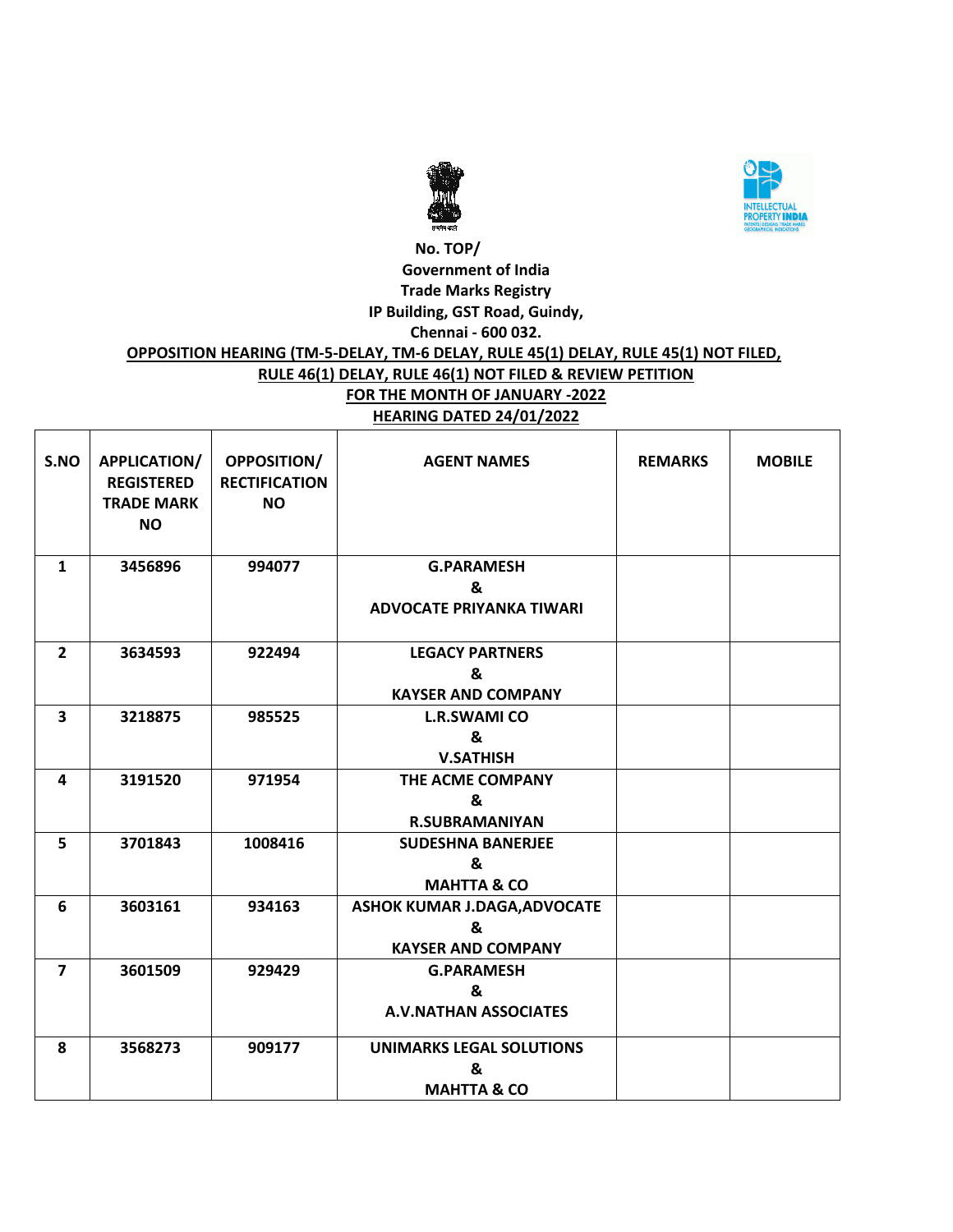| S.NO | <b>APPLICATION/</b><br><b>REGISTERED</b><br><b>TRADE MARK</b><br><b>NO</b> | OPPOSITION/<br><b>RECTIFICATION</b><br><b>NO</b> | <b>AGENT NAMES</b>                                                      | <b>REMARKS</b> | <b>MOBILE</b> |
|------|----------------------------------------------------------------------------|--------------------------------------------------|-------------------------------------------------------------------------|----------------|---------------|
| 9    | 3399897                                                                    | 985393                                           | <b>ANZAR M A</b><br>&<br><b>L.S.DAVER &amp; CO</b>                      |                |               |
| 10   | 3988155                                                                    | 984942                                           | SAI RANJANA DONGARKAR<br>& M.JAYA PRASAD<br>&<br><b>MAHTTA &amp; CO</b> |                |               |
| 11   | 3681701                                                                    | 986872                                           | <b>LAW PROTECTORS</b><br>&<br>K.C.PATEL & CO                            |                |               |
| 12   | 3969973                                                                    | 986854                                           | <b>DEEPAN</b><br><b>CHAKKARAVARTHY.R</b><br>&<br><b>V RAVI</b>          |                |               |
| 13   | 3681701                                                                    | 1001212                                          | <b>LAW PROTECTORS</b><br>&<br><b>MANGLA &amp; ASSOCIATES</b>            |                |               |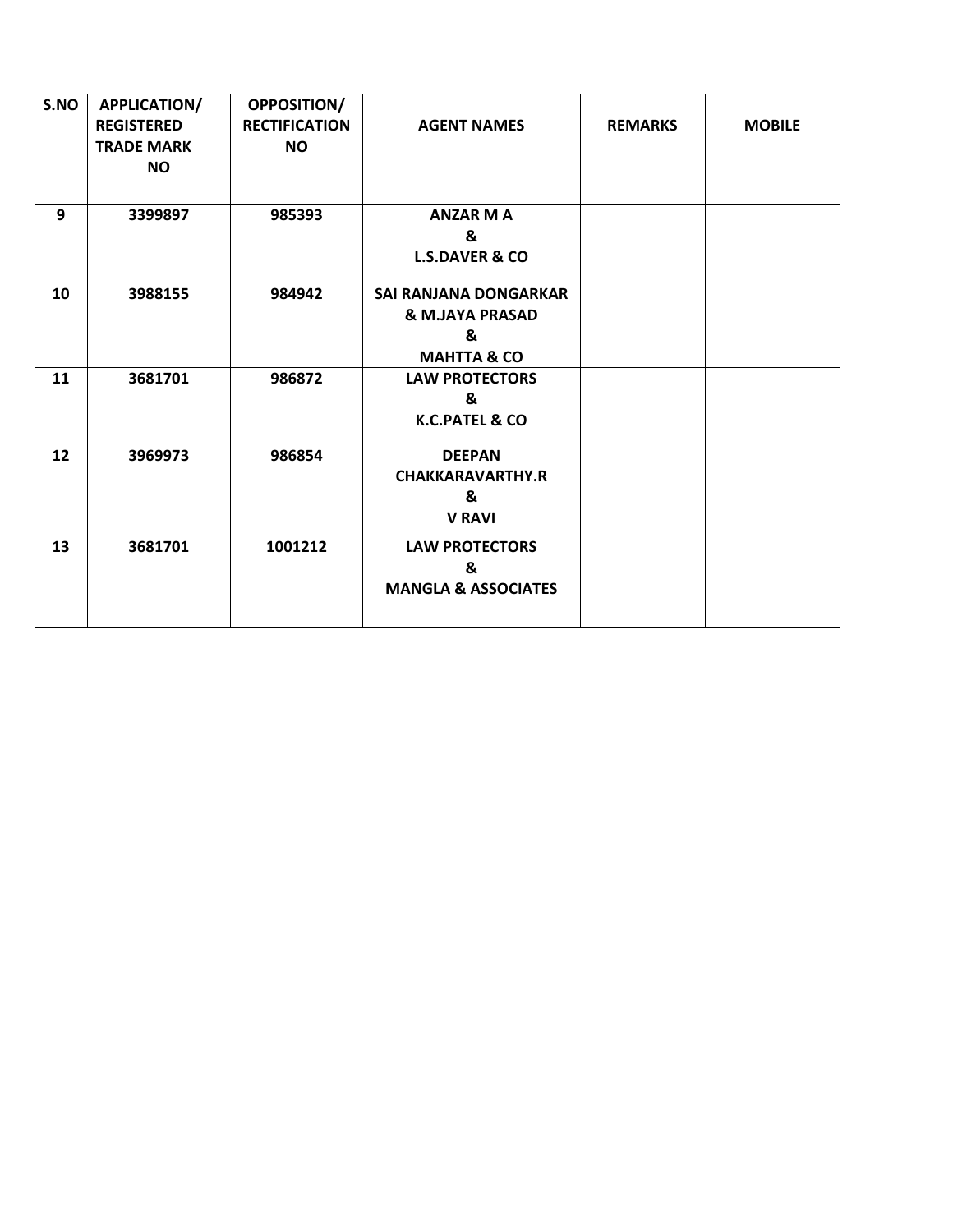



# **No. TOP/ Government of India Trade Marks Registry IP Building, GST Road, Guindy, Chennai - 600 032. OPPOSITION HEARING (TM-5-DELAY, TM-6 DELAY, RULE 45(1) DELAY, RULE 45(1) NOT FILED, RULE 46(1) DELAY, RULE 46(1) NOT FILED & REVIEW PETITION FOR THE MONTH OF JANUARY -2022 HEARING DATED 25/01/2022**

| S.NO                    | APPLICATION/<br><b>REGISTERED</b><br><b>TRADE MARK</b><br><b>NO</b> | <b>OPPOSITION/</b><br><b>RECTIFICATION</b><br><b>NO</b> | <b>AGENT NAMES</b>                                                                        | <b>REMARKS</b> | <b>MOBILE</b> |
|-------------------------|---------------------------------------------------------------------|---------------------------------------------------------|-------------------------------------------------------------------------------------------|----------------|---------------|
| 1                       | 3890432                                                             | 966123                                                  | <b>EXCELLA GLOBAL SOLUTIONS</b><br>&<br><b>JAMSHID M.V</b><br>&<br><b>MAHTTA &amp; CO</b> |                |               |
| $\overline{2}$          | 3003737                                                             | 967881                                                  | <b>DIVYA PRASAD</b><br>&<br><b>M.PARTHASARATHY</b><br>&<br><b>INTTL ADVOCARE</b>          |                |               |
| $\overline{\mathbf{3}}$ | 3900994                                                             | 966137                                                  | <b>VANCHINATHAN</b><br>&<br><b>D.P.AHUJA &amp; CO</b>                                     |                |               |
| 4                       | 3026168                                                             | 966148                                                  | <b>S.BALAJANAKI</b><br>&<br><b>MACE CORPORATE ASSOCIATES</b>                              |                |               |
| 5                       | 3144712                                                             | 967219                                                  | <b>LE INTELLIGENSIA</b><br>&<br><b>GAURAV SONI, ADVOCATE</b>                              |                |               |
| 6                       | 2932984                                                             | 963417                                                  | <b>LE INTELLIGENSIA</b><br>&<br><b>C.DANIEL &amp; GLADYS</b>                              |                |               |
| $\overline{7}$          | 3074725                                                             | 966458                                                  | LE INTELLIGENSIA<br>&<br><b>K &amp; K ASSOCIATES</b>                                      |                |               |